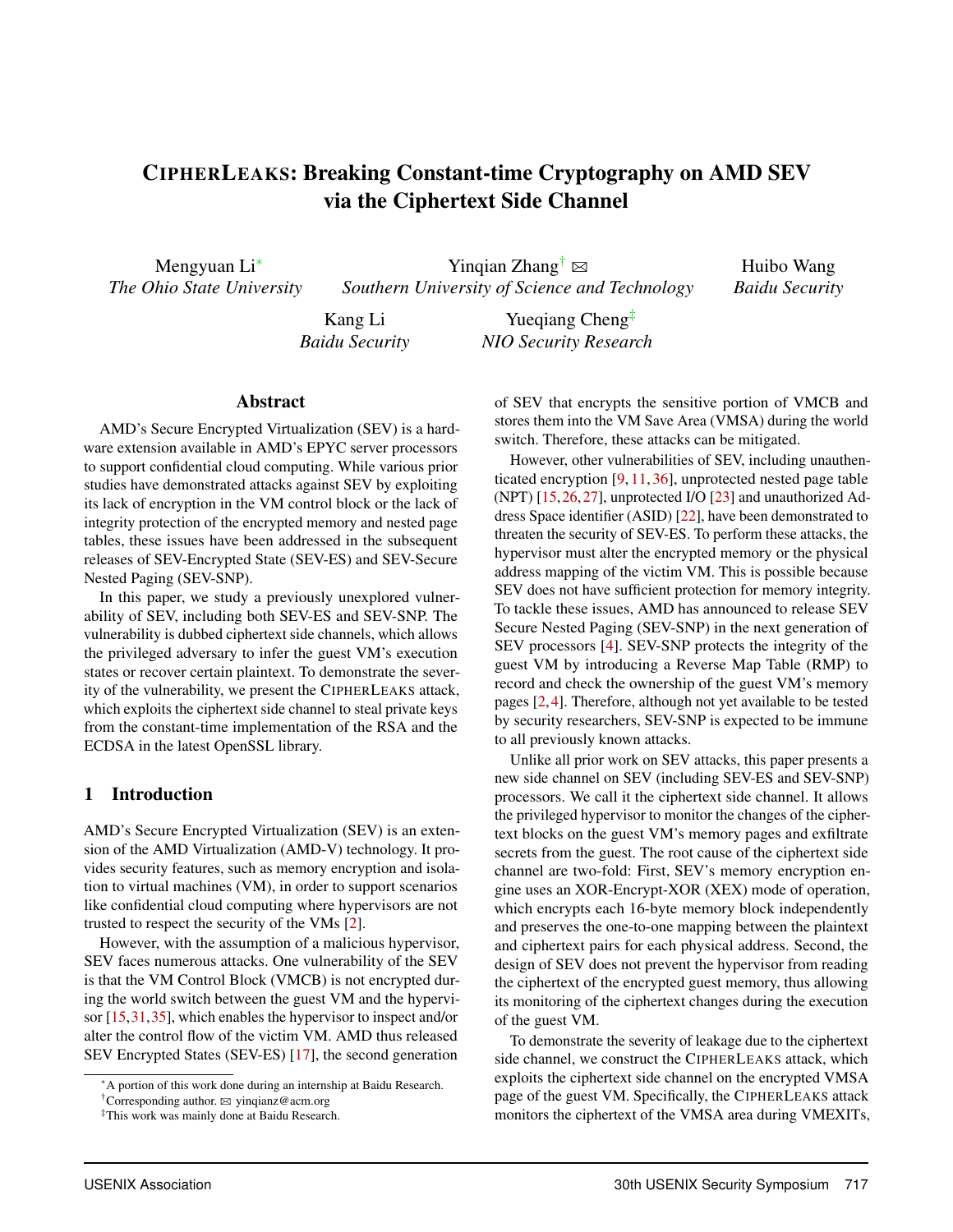then (1) by comparing the ciphertext blocks with the ones observed during previous VMEXITs, the adversary is able to learn that the corresponding register values have changed and thereby infer the execution state of the guest VM; and (2) by looking up a dictionary of plaintext-ciphertext pairs collected during the VM bootup period, the adversary is able to recover some selected values of the registers. With these two attack primitives, we show that the malicious hypervisor may leverage the ciphertext side channel to steal the private keys from the constant-time implementation of the RSA and ECDSA algorithms in the latest OpenSSL library, which are believed to be immune to side channels.

We discuss countermeasures of the ciphertext side channel and the specific CIPHERLEAKS attack. While there are some seemingly feasible software countermeasures, we show they become fragile when the CIPHERLEAKS attack is performed using Advanced Programmable Interrupt Controller (APIC). Therefore, we conjecture that the ciphertext side-channel vulnerability is difficult to eradicate from the software. Therefore, alternative hardware solutions must be adopted in the future SEV hardware.

Contributions. This paper contributes to the security of AMD SEV and confidential computing technology in general in the following aspects:

- It presents a novel ciphertext side channel on SEV processors. This discovery identifies a fundamental flaw in the SEV's use of XEX mode memory encryption.
- It presents a new CIPHERLEAKS attack that exploits the ciphertext side channel to infer register values from encrypted VMSA. Two primitives were constructed for inferring the execution states of the guest VM and recovering specific values of the registers.
- It presents successful attacks against the constant-time RSA and ECDSA implementation of the latest OpenSSL library, which has been considered secure against side channels.
- It discusses the applicability of the CIPHERLEAKS attack on SEV-SNP. To the best of our knowledge, the CIPHER-LEAKS attack is the only working attack against SEV-SNP that breaches the memory encryption of the guest VM.
- It discusses potential software and hardware countermeasures for the ciphertext side channel and the demonstrated CIPHERLEAKS attack.

Responsible disclosure. We disclosed the vulnerability of the ciphertext side channel and the CIPHERLEAKS attack to AMD via emails in December 2020. We also distributed the first draft of this paper with AMD engineers in January 2021. AMD engineers have acknowledged the vulnerability on SEV, SEV-ES, and SEV-SNP, and filed an embargo that is effective until August 10, 2021. As of the time of writing, CVE number, CVE-2020-12966, has been reserved for the vulnerability. AMD will announce a security bulletin together with a hardware patch for SEV-SNP in August 2021.

We have also reported the vulnerable OpenSSL algorithms (see Section 4) to OpenSSL in January 2021. The OpenSSL community has acknowledged our notification, but OpenSSL will not be patched, because to properly mitigate such an attack within OpenSSL, it would require significant changes to the whole software stack. We will describe software countermeasures in Section 6.

Paper outline. The rest of the paper is outlined as follows. Section 2 describes some background knowledge of this paper. Section 3 presents an overview of the ciphertext side channel, their root causes, and two attack primitives. Section 4 sketches two end-to-end attacks against constant-time cryptography implementations in the latest OpenSSL library. Section 6 discusses the potential countermeasures. Section 7 presents the related work and Section 8 concludes the paper.

# 2 Background

### 2.1 Secure Encrypted Virtualization

Secure Encrypted Virtualization (SEV) is a new feature in AMD processors [19]. AMD introduces SEV for protecting virtual machines (VMs) from the untrusted hypervisor. Using the memory encryption technology, each VM will be encrypted with a unique AES encryption key, which is not accessible from the hypervisor or the VMs. The encryption is transparent to both hypervisor and VMs and happens inside dedicated hardware in the on-die memory controller. The in-use data in each VM will be encrypted by their corresponding key automatically, and thus no additional software modifications are needed to run programs containing sensitive secrets in the SEV platform. Open Virtual Machine Firmware (OVMF), the UEFI for x86 VM, and Quick Emulator (QEMU), the device simulator, are the other two critical components for the SEV-enabled VM.

Encrypted Memory. SEV hardware encrypts the VM's memory using 128-bit AES symmetric encryption. The AES engine integrated into the AMD System-on-Chip (SOC) automatically encrypts the data when it is written to the memory and automatically decrypts the data when it is read from memory. For SEV, the AES encryption uses the XOR-and-Encrypt encryption mode  $[12]$ , which is later changed to an XEX mode encryption. Thus, each aligned 16-byte memory block is encrypted independently. SEV utilizes a physical address-based tweak function  $T()$  to prevent the attacker from directly inferring plaintext by comparing 16-byte ciphertext [19]. It adopts a basic Xor-and-Encrypt (XE) mode on the first generation of EPYC processors (*e.g.*, EPYC 7251). The ciphertext *c* is calculated by XORing the plaintext *m* with the tweak function for system physical address  $P_m$  using  $c = ENC(m \oplus T(P_m))$ , where the encryption key is called VM encryption key  $(K_{vek})$ . This basic XE encryption mode can be easily reverse-engineered by the adversary as the tweak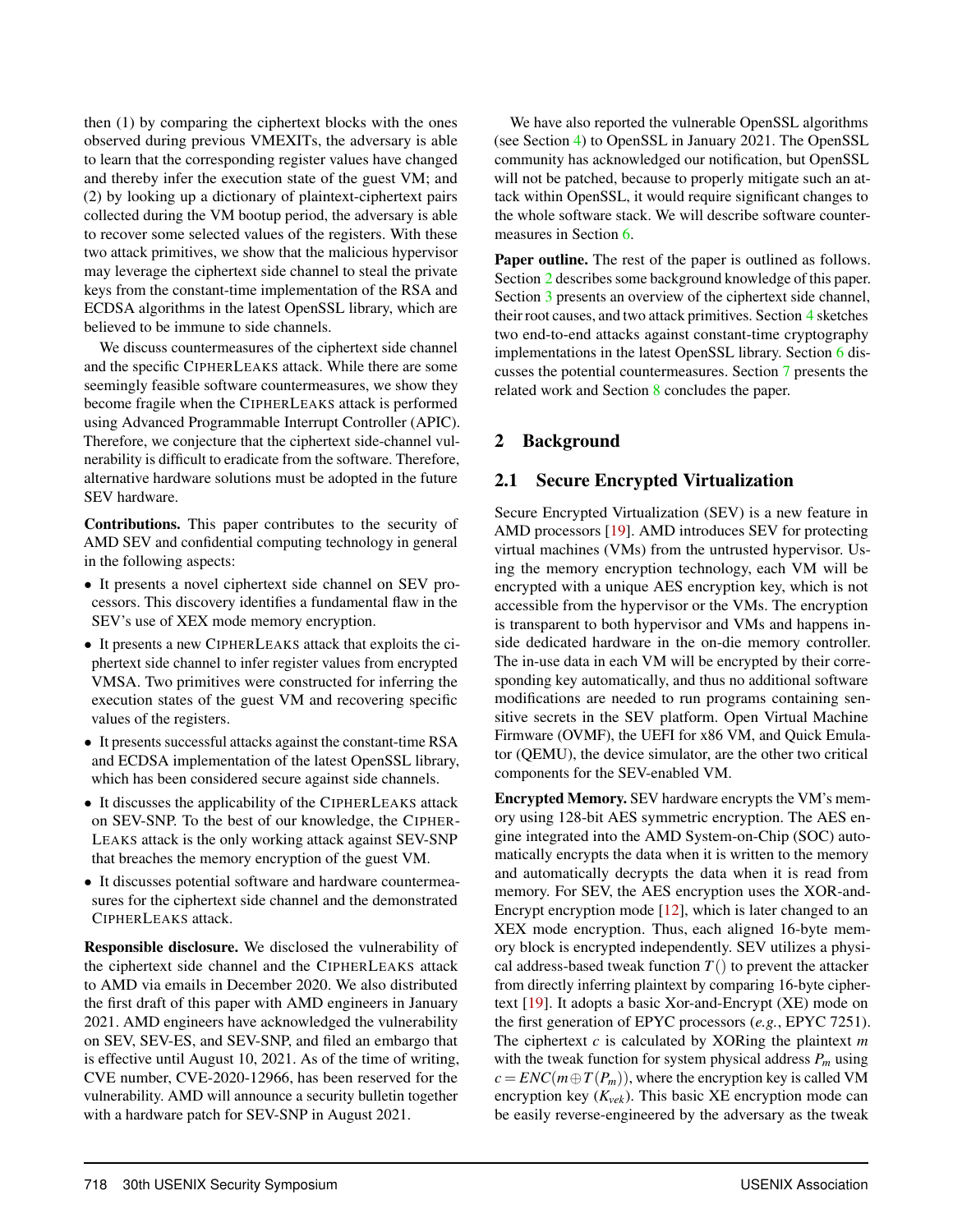function vectors *ti*s are fixed. AMD then replaces the XE mode encryption with the XOR-Encrypt-XOR (XEX) mode in EPYC 7401P processors where the ciphertext is calculated by  $c = ENC(m \oplus T(P_m)) \oplus T(P_m)$ . The tweak function vectors *ti*s are proved to have only 32-bit entropy by Wilke *et al.* [36] at first, which allows an adversary to reverse engineer the tweak function vectors. AMD adopted a 128-bit entropy tweak function vectors in their Zen 2 architecture EPYC processors from July 2019 [33] and thus fixed all existing vulnerabilities in SEV AES encryption. However, the same plaintext always has the same ciphertext in system physical address *P<sup>m</sup>* during the lifetime of a guest VM.

SEV, SEV-ES, and SEV-SNP. The first version of SEV [19] was released in April, 2016. AMD later released the second generation SEV-ES [17] in February, 2017 and the whitepaper of the third generation SEV-SNP [18] in January, 2020. SEV-ES is designed to protect the register states during the world switch and introduces the VMSA to store the register states encrypted by *Kvek*. SEV-SNP is designed to protect the integrity of the VM's memory and introduces the RMP to store the ownership of each memory pages. Although SEV, SEV-ES, and SEV-SNP use the same AES encryption engine, some additional memory access restrictions are included in SEV-SNP for integrity protection. In SEV and SEV-ES, the hypervisor has read/write access to the VM's memory regions, which means the hypervisor can directly read or replace the ciphertext of the guest VM. In SEV-SNP, the RMP checks prevent the hypervisor from altering the ciphertext in the guest VM's memory by adding the ownership check before memory accesses. However, the hypervisor still has read accesses to the ciphertext of the guest VM's memory [4].

Non-Automatic VM Exits. VMEXITs in SEV-ES and SEV-SNP are classified as either Automatic VM Exits (AE) or Non-Automatic VM Exits (NAE). AE VMEXITs are events that do not need to expose any register state to the hypervisor. These events include machine check exception, physical interrupt, physical Non-Maskable-Interrupt, physical Init, virtual interrupt, pause instruction, hlt instruction, shutdown, write trap of CR[0-15], Nested page fault, invalid guest state, busy bit, and VMGEXIT [2]. All other VMEXITs are classified as NAE VMEXITs, which require exposing some register values to the hypervisor.

Instead of being trapped directly by the hypervisor, NAE events first result in a VC exception, which is handled by a VC handler inside the guest VM. The VC handler then inspects the NAE event's error code and decides which registers need to be exposed to the hypervisor. The VC handler copies those registers' states to a special structure called Guest-Hypervisor Communication Block (GHCB), which is a shared memory region between the guest and the hypervisor. After copying those necessary registers' states to GHCB, the VC handler executes a VMGEXIT instruction to trigger an AE VMEXIT. The hypervisor then traps the VMGEXIT VMEXIT, reads

those states from the GHCB, handles the VMEXIT, writes the return registers' states into GHCB if needed, and executes a VMRUN. After the VMRUN, the guest VM's execution will resume after the VMGEXIT instruction inside the VC handler, which copies the return values from GHCB to the corresponding registers, and then exits the VC handler. For example, to handle CPUID instructions, the VC handler stores the states of RAX and RCX and the VM EXITCODE (0x72 for CPUID) into GHCB and executes a VMGEXIT. The hypervisor then emulates the CPUID instruction and updates the values of RAX, RBX, RCX, and RDX in GHCB. After VMRUN, the VC handler checks if those return registers' states are valid and copies those states to its internal registers.

IOIO\_PROT. During the Pre-Extensible Firmware Interface (PEI) initialization phase of SEV VM, IOIO port is used instead of DMA. The reason is that DMA inside SEV VM requires a shared bounce buffer between VM and the hypervisor [23]. The guest VM needs to copy DMA data from the bounce buffer to its private memory for input data and copy data from its private memory to bounce buffer for output data. Implementing bounce buffer requires allocating dynamic memory and additional memory copy operations, which is a challenge in the PEI initialization phase.

IOIO\_PROT event is one of the NAE events that need to expose register states to the hypervisor. In an IOIO\_PROT event, several pieces of information are returned to the hypervisor in GHCB. SW\_EXITCODE contains the error code (*i.e.*, 0x7b) of IOIO\_PROT events. SW\_EXITINFO1 contains the intercepted I/O port (bit 31:16), address length (bit 9:7), operand size (bit 6:4), repeated port access (bit 3), and access type (*i.e.*, IN, OUT, INS, OUTS) (bit 2,0). The SW\_EXITINFO2 is used to save the next RIP in non-SEV VM and SEV VM, masked to 0 in SEV-ES and SEV-SNP. For IN instructions, the hypervisor puts the RAX value into the RAX field of GHCB before VMRUN; for OUT instructions, the VC handler places the RAX register value into the RAX field of GHCB before the VMGEXIT.

# 2.2 Cryptographic Side-Channel Attacks

Timing attack. Timing attacks against cryptographic implementations are a subset of side-channel attacks, where the attacker exploits the time difference in the execution of a specific cryptographic function to steal the secret information. Any functions that have secret-dependent execution time variation is vulnerable to timing attacks. However, whether secrets can be stolen in practice depends on many other factors, such as the implementation of the cryptographic function, the hardware supporting the program, the accuracy of the timing measurements, *etc.*. In 1996, Paul Kocher published the first timing attack on RSA implementation [20]. Boneh and Brumley demonstrated a practical timing attack against SSL-enabled network servers in 2003, where they recovered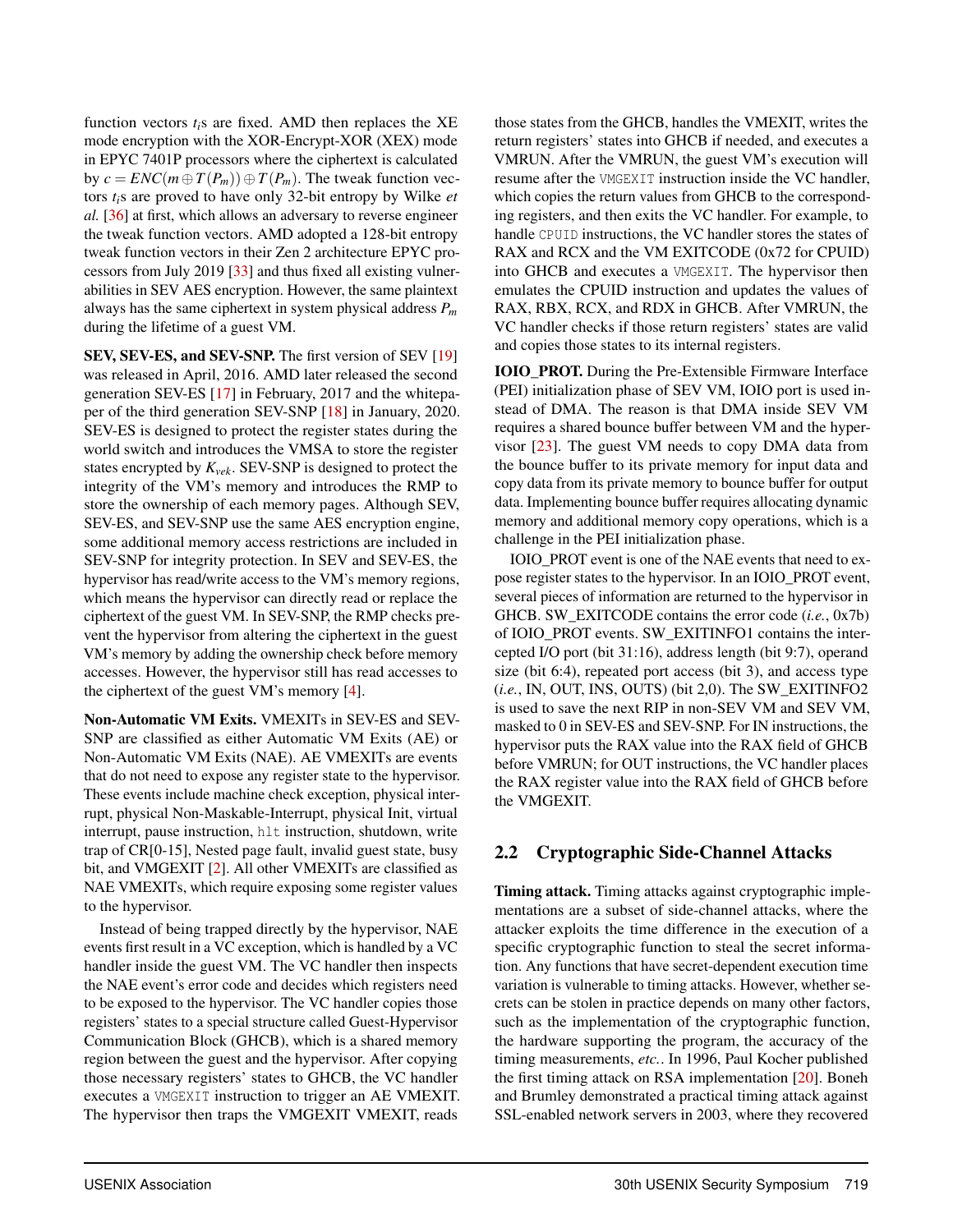a server's private key based on the RSA execution time difference [8]. In fact, timing attacks are not only practical against RSA, but to other crypto algorithms, including ElGamal and the Digital Signature Algorithm [29].

Architecture side channel attack. Micro-architecture side channels are side channels that use shared CPU architecture resources to infer a victim program's behaviors. Most micro-architecture side channels exploit timing differences to infer the victim program's behaviors. Some commonly used shared resources in micro-architecture side channels include Branch Target Buffer (BTB), Cache (L1, L2, L3 cache), Translation Look-aside Buffer (TLB) and the CPU internal load- /store buffers, *etc.*. Some representative micro-architecture side-channel techniques include Flush+Reload attacks [38], Prime+Probe attack [28], utag attacks [24] and Flush+Flush attacks [14]. Those existing works show that architecture side channels can be exploited and used to break confidentiality in a local or cloud setting.

Constant-time Cryptography. Constant-time cryptography implementations [7] are widely used in mainstream cryptography library to mitigate timing attacks, the design of constanttime functions is used to reduce or eliminate data-dependent timing information. Specifically, Constant-time implementations are making the execution time independent of the secret variables, therefore, do not leak any secret information to timing analysis. To achieve constant execution time, there are three rules to follow. First, the control-flow paths cannot depend on the secret information. Second, the accessed memory addresses can not depend on the secret information. Third, the inputs to variable-time instructions such as division and modulus cannot depend on the secret information. There are a few tools developed assessing the constant-time implementations, including ImperialViolet [21], dudect [30], ct-verif [1].

# 2.3 Advanced Programmable Interrupt Controller

AMD processors provide an Advanced Programmable Interrupt Controller (APIC) for software to trigger interrupts [2]. Each CPU core is associated with one APIC, and several interrupt resources are supported, including APIC timer, performance monitor counter, and I/O interrupts. In the APIC timer mode, a programmable 32-bit APIC-timer counter can be used by software to generate APIC interrupts. Two modes (periodic and one-shot mode) are supported. In the one-shot mode, the counter can be set to a software-defined initial value and decrease with a clock rate. Once the counter reaches zero, an APIC interrupt is generated on this CPU core. In the period mode, the counter is automatically initialized to the initial value after reaching zero; an interrupt is generated every time the counter reaches zero.

The APIC is used in SGX-Step [34] to single-step the enclave program on Intel SGX [10]. SGX-Step builds a user-

space APIC interrupt handler to intercept every APIC timer interrupt. Meanwhile, SGX-Step sets a one-shot APIC timer with a fixed value right before ERESUME. The fixed timer value is configured so that an APIC timer interrupt is generated after a single instruction is executed inside the enclave. These steps are repeated to a single step every instruction inside the enclave. SGX-Step can achieve a single-step ratio of around 98% under a machine-specific fixed counter value. However, as far as we know, no research has studied the APIC timer on the SEV platform to single-step SEV VMs.

# 3 The CIPHERLEAKS Attack

This section explores the side-channel leakage caused by SEV's XEX mode encryption and demonstrates its consequences when applied on the encrypted VMSA page. We particularly construct two attack primitives: execution state inference and plaintext recovery.

# 3.1 The Ciphertext Side Channel

We consider a scenario where the victim VM is a SEV-SNP protected VM hosted by a malicious hypervisor. We assume SEV properly protects the integrity of the encrypted VM memory as well as the VMSA pages. As such, all prior known attacks against SEV and SEV-ES (such as [15, 22, 23, 26, 27, 35]) are not applicable in our setting. The goal of the CIPHERLEAKS attack is to steal secrets from the victim VM. Denial-of-service attacks and speculative execution attacks are out-of-scope.

# 3.1.1 Root Cause Analysis

Because SEV's memory encryption engine uses 128-bit XEXmode AES encryption, each 16-byte aligned memory blocks in the VMSA is independently encrypted with the same AES key. Since each 16-byte plaintext is first XORed with a physical-address-specific 16-byte value (a.k.a., the output of the tweak function) before encryption, the same plaintext may yield different ciphertext when placed in a different physical address. However, the same 16-byte plaintext is always encrypted into the same ciphertext when placed in the same physical address. Most importantly, SEV (including SEV-ES and SEV-SNP) does not prevent the hypervisor from read accessing the ciphertext of the encrypted memory (which is different from SGX).

This observation forms the foundation of our ciphertext side channel: *By monitoring the changes in the ciphertext of the victim VM, the adversary is able to infer the changes of the corresponding plaintext.* This ciphertext side channel may seem innocuous at first glance, but when applied to certain encrypted memory regions, it may be exploited to infer the execution of the victim VM.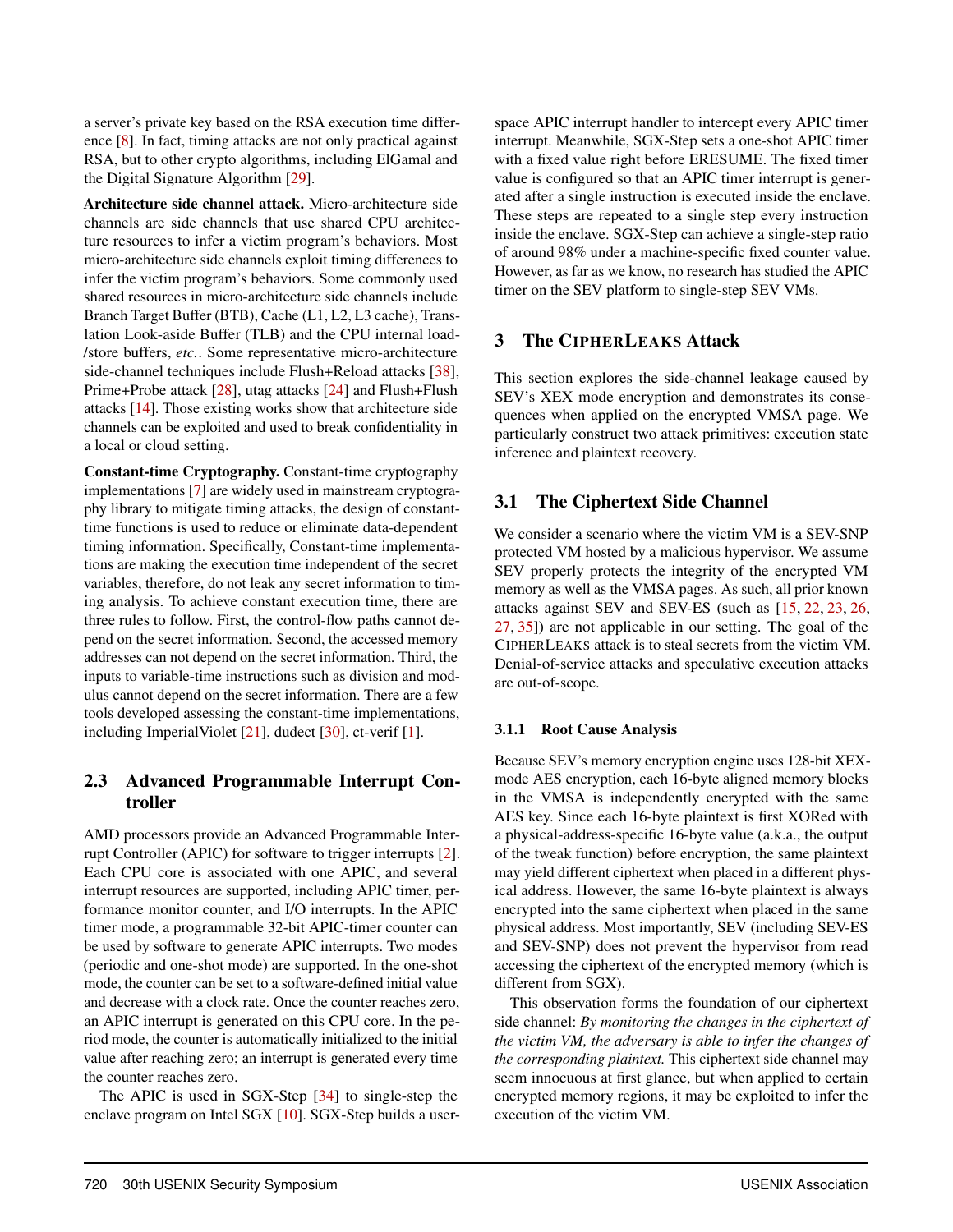# 3.1.2 CIPHERLEAKS: VMSA Inferences

The CIPHERLEAKS attack is a category of attacks that exploit the ciphertext side channel by making inferences on the ciphertext of the VMSA. We first explain in more details the VMSA structure and then outline an overview of attack.

VMSA structure. Before SEV-ES, the register states were directly saved into VMCB during the VMEXITs without hiding their states from the hypervisor, which gives the hypervisor a chance to inspect the internal states of the VM's execution or change the control flow of software inside the VM []. AMD fixes this unencrypted-register-state vulnerability by encrypting the registers during VMEXITs. In SEV-ES and SEV-SNP, the register states are encrypted and then saved into VMSA during VMEXITs. SEV-ES and SEV-SNP add additional confidentiality and integrity protection of the saved register values in VMSA.

- *Confidentiality.* The VMSA is a 4KB page-aligned memory region specified by the VMSA pointer in VMCB's offset 108h [2]. All register states saved in the VMSA are also encrypted with the VM encryption key *Kvek*.
- *Integrity*. To prevent the hypervisor from tampering VMSA, SEV-ES calculates the hash of the VMSA region before VMEXITs and stores the measurement into a protected memory region. Upon VMRUN, the hardware checks the integrity of the VMSA to prevent any modification of the VMSA data. Instead of performing such integrity checks, SEV-SNP prevents the hypervisor from writing to the guest VM's memory (including VMSA pages) via RMP permission checks.

Overview of CIPHERLEAKS. Our CIPHERLEAKS attack exploits the ciphertext side channel on the encrypted VMSA during VMEXITs. During an AE VMEXIT, all guest register values are stored in the VMSA, which is an encrypted memory page [2]. The encryption of the VMSA page also follows the same rule as other encrypted memory pages. Moreover, as the physical address of the VMSA page is chosen by the hypervisor and remains the same during the guest VM's life cycle, the hypervisor can monitor specific offsets of the VMSA to infer changes of any 16-byte plaintext. Some saved registers and their offset in the VMSA are listed in Table 1.

Some 16-byte memory blocks store two 8-byte register values. For instance, CR3 and CR0 are stored at offset 0x150. If either of the two registers changes its value, the corresponding ciphertext will change. Because CR0 does not change very frequently, in most cases, the ciphertext of this block differs because the CR3 value changes, which can infer a context switch has taken place inside the victim VM. Thus, the ciphertext pair of (CR0, CR3) can be used as identifiers of processes inside the victim VM. For other cases, like the (RBX, RDX) and (R10, R11) pairs, as both registers are subject to frequent changes, it is only possible to learn that the value of one (or both) of the two registers has changed. The adversary may learn which register has changed if she knows the executed

Table 1: Ciphertext of registers collected in the VMSA. If the content at a specific offset is 8 bytes, it means the remaining 8 bytes are reserved.

| <b>Offset</b> | Size     | Content                           |
|---------------|----------|-----------------------------------|
| 150h          | 16 bytes | CR3 & CR0                         |
| 170h          | 16 bytes | RFLAGS & RIP                      |
| 1D8h          | 8 bytes  | <b>RSP</b>                        |
| 1F8h          | 8 bytes  | RAX                               |
| 240h          | 8 bytes  | CR2                               |
| 308h          | 8 bytes  | <b>RCX</b>                        |
| 310h          | 16 bytes | <b>RDX &amp; RBX</b>              |
| 320h          | 8 bytes  | <b>RBP</b>                        |
| 330h          | 16 bytes | RSI & RDI                         |
| 340h          | 16 bytes | R8 & R9                           |
| 350h          | 16 bytes | R <sub>10</sub> & R <sub>11</sub> |
| 360h          | 16 bytes | R <sub>12</sub> & R <sub>13</sub> |
| 370h          | 16 bytes | R <sub>14</sub> & R <sub>15</sub> |

binary code between the two VMEXITs.

Some 16-byte memory blocks only store values for a single 8-byte register (*e.g.*, RAX and RCX), and the remaining 8 bytes are reserved. Reserved fields are all 0s, so they never change. Therefore, from Table 1, we can see that it is possible to construct one-to-one mappings from the ciphertext to the plaintext for the values of RAX, RCX, RSP, RBP, and CR2.

# 3.2 Execution State Inference

We next describe two attack primitives of CIPHERLEAKS, one in Section 3.2 and the other in Section 3.3.1. First, we show the use of the ciphertext side channel to infer the execution states of processes inside the guest VM, which helps locate the physical address of targeted functions and infer the executing function of a process.

# 3.2.1 Attack Primitives

To infer the execution states of the encrypted VM, one could follow the steps below:

- $\Phi$  At time  $t_0$ , the hypervisor clears the present bits (P bits) of all memory pages in the victim VM's NPT. The next memory access from the victim VM will trigger a VMEXIT caused by a nested page fault (NPF).
- 2 During VMEXITs, the hypervisor reads and records the ciphertext blocks in the victim VM's VMSA, as well as the timestamp and VMEXIT's EXITCODE. Before VM-RUN, The hypervisor needs to reset the P bit of the faulting page so that the victim VM may continue execution. However, she may choose to clear the P bit again later to trigger more VMEXITs. This step is similar to controlled channel attacks [32, 37].
- $\circ$  The hypervisor collects a sequence of ciphertext blocks and timestamps. By comparing the ciphertext of the CR3 and CR0 fields, the hypervisor may associate each observation to a particular process in the victim VM. Therefore, changes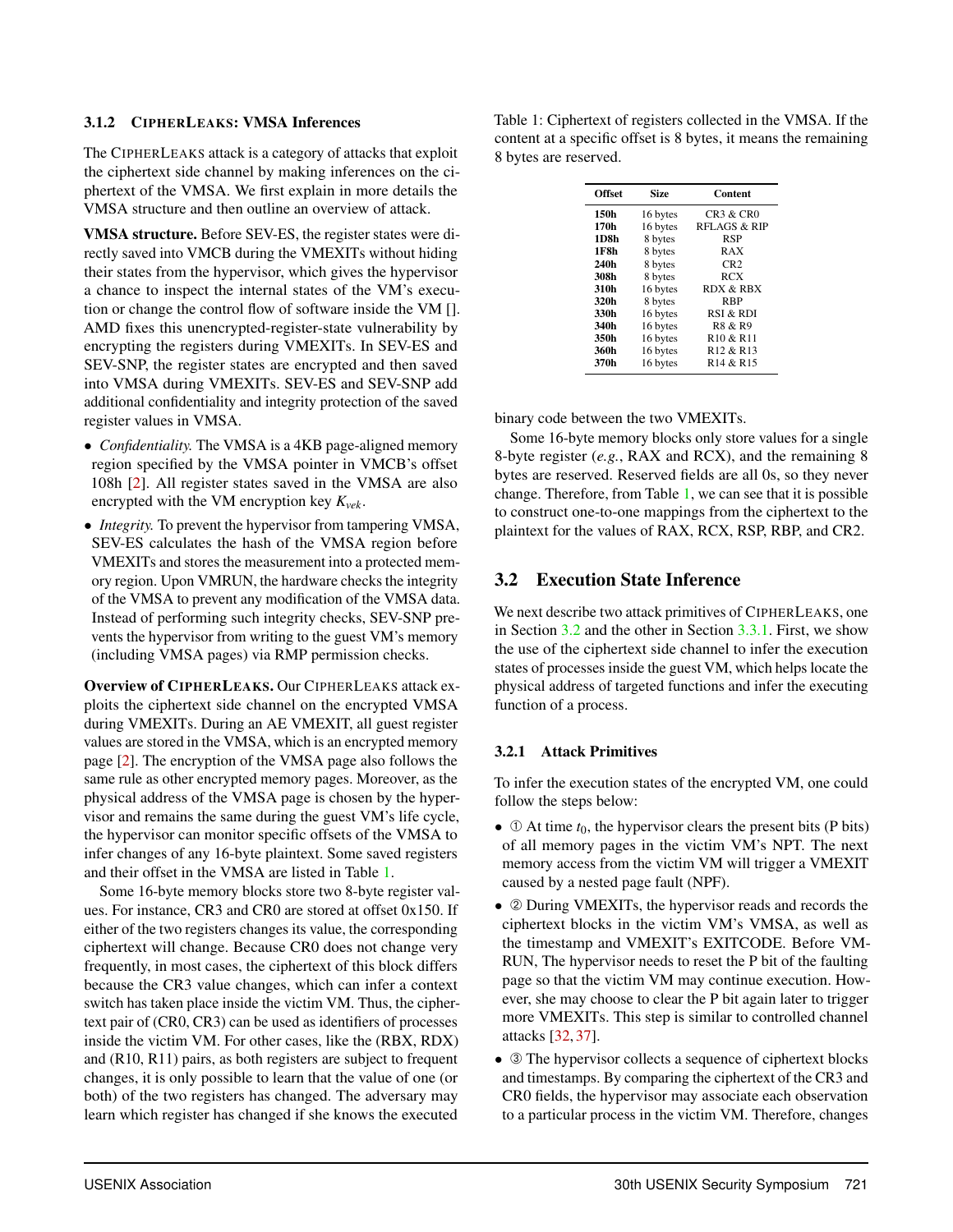Table 2: Information revealed from NPF error code.

| <b>Rit</b>        | <b>Description</b>                                 |
|-------------------|----------------------------------------------------|
| Bit $0(P)$        | Cleared to 0 if the nested page was non-present.   |
| <b>Bit 1 (RW)</b> | Set to 1 if it was a write access.                 |
| Bit 2 (US)        | Set to 1 if it was a user access.                  |
| Bit 3 (RSV)       | Set to 1 if reserved bits were set.                |
| Bit $4$ (ID)      | Set to 1 if it was a code fetch                    |
| <b>Bit 6 (SS)</b> | Set to 1 if it was a shadow stack access.          |
| <b>Bit 32</b>     | Set to 1 if it was a final physical address.       |
| <b>Bit 33</b>     | Set to 1 if it was a page table.                   |
| <b>Bit 37</b>     | Set to 1 if it was a supervisor shadow stack page. |

in the ciphertext blocks belonging to the same process can be collected to infer its execution states.

The NPF's error code passed to the hypervisor via VMCB's EXITINFO2 field reveals valuable information for the sidechannel analysis. For example, as shown in Figure 1b, error code 0x100000014 always means the NPF is caused by an instruction fetch. The NPF error code is specified in Table 2.

The ciphertext itself is meaningless, but the fact that it changes matters. We use a vector whose size is the same as the number of registers we monitor to represent value changes in the ciphertext. A value +1 in the vector indicates that the corresponding register has changed since the last NPF. Therefore, a sequence of such vectors can be collected.

With the information described above, the hypervisor is able to profile the applications through a training process.

#### 3.2.2 Examples

One example of such attack primitives is locating the physical address of targeted functions in the victim. Next, we illustrate such attacks using the example shown in Figure 1. We target at two callq instructions (❷ and ❸) in the caller function. We assume the hypervisor has some pre-knowledge of the application code running in the guest VM and the hypervisor begins to monitor the application, by clearing the P bits, before the two call instructions (*e.g.*, before ❶). In handling each NPFs, the hypervisor collects the ciphertext of those saved registers listed in Table 1 as well as the NPF's error code.

The hypervisor then collects a sequence of ciphertext blocks as shown in Figure 1b. The callq instruction at  $\Theta$ touches a new instruction page that contains the code of sum(). Therefore it triggers an NPF. Compared to the previous snapshot, the changes of the ciphertext of RIP, RSP, RBP, and RDI are observed; the ciphertext of CR3 and RAX remains unchanged. When sum () returns, the return value is stored in RAX. The ciphertext changes of the RAX register will be observed in the next NPF (at  $\odot$ ), where RIP will also change. In this way, the hypervisor can locate the physical address of the functions and trace the control flow of the target application. In particular,  $NPF_1$  reveals the physical address of function sum(),  $NPF_2$  reveals the physical address of expand().



(a) C source code with assembly code.

(b) Ciphertext blocks.

Figure 1: Example about the ciphertext changes in NPFs.

### 3.3 Plaintext Recovery

The ciphertext side channel can also be exploited to recover the plaintext from some of the ciphertext blocks. To recover plaintext from the ciphertext, the adversary first needs to build a dictionary of plaintext-ciphertext pairs for the targeted registers, and then make use of the dictionary to recover the plaintext value of the registers of interest during the execution of a sensitive application.

#### 3.3.1 Attack Primitive

During some NAE events, the guest kernel may exchange register states with the hypervisor through GHCB. Thus, the plaintext value of specific registers can be learned when these register states are stored in the GHCB. The hypervisor can thus collect plaintext-ciphertext pairs for those registers. Because different registers have different offset in the VMSA and different physical addresses, we need to build the dictionary of plaintext-ciphertext pairs for each register separately.

There are two ways to collect such pairs, depending on who stores the register values to GHCB. First, for those NAE events where the hypervisor returns emulated registers to the guest VM, the hypervisor may clear the P bit of the instruction page that triggers the NAE events before VMRUN. Thus, after the VC handler use IRET to return to the original instruction page, an NPF will occur, and the hypervisor can obtain the ciphertext of corresponding registers while handling this NPF. Figure  $2a$  shows an example about collecting plaintext-ciphertext pairs of RAX from IOIO\_PROT events (ioread). The hypervisor records the plaintext of RAX when emulating the VMEXIT and obtains the ciphertext of RAX when handling the NPF caused by IRET.

Second, for those NAE events where the VM exposes registers to the hypervisor, the hypervisor may periodically clear the P bit of the VC handler code and record the ciphertext of all registers in VMSA whenever there is an NPF triggered by the VC handler code. At the next NAE, the plaintext of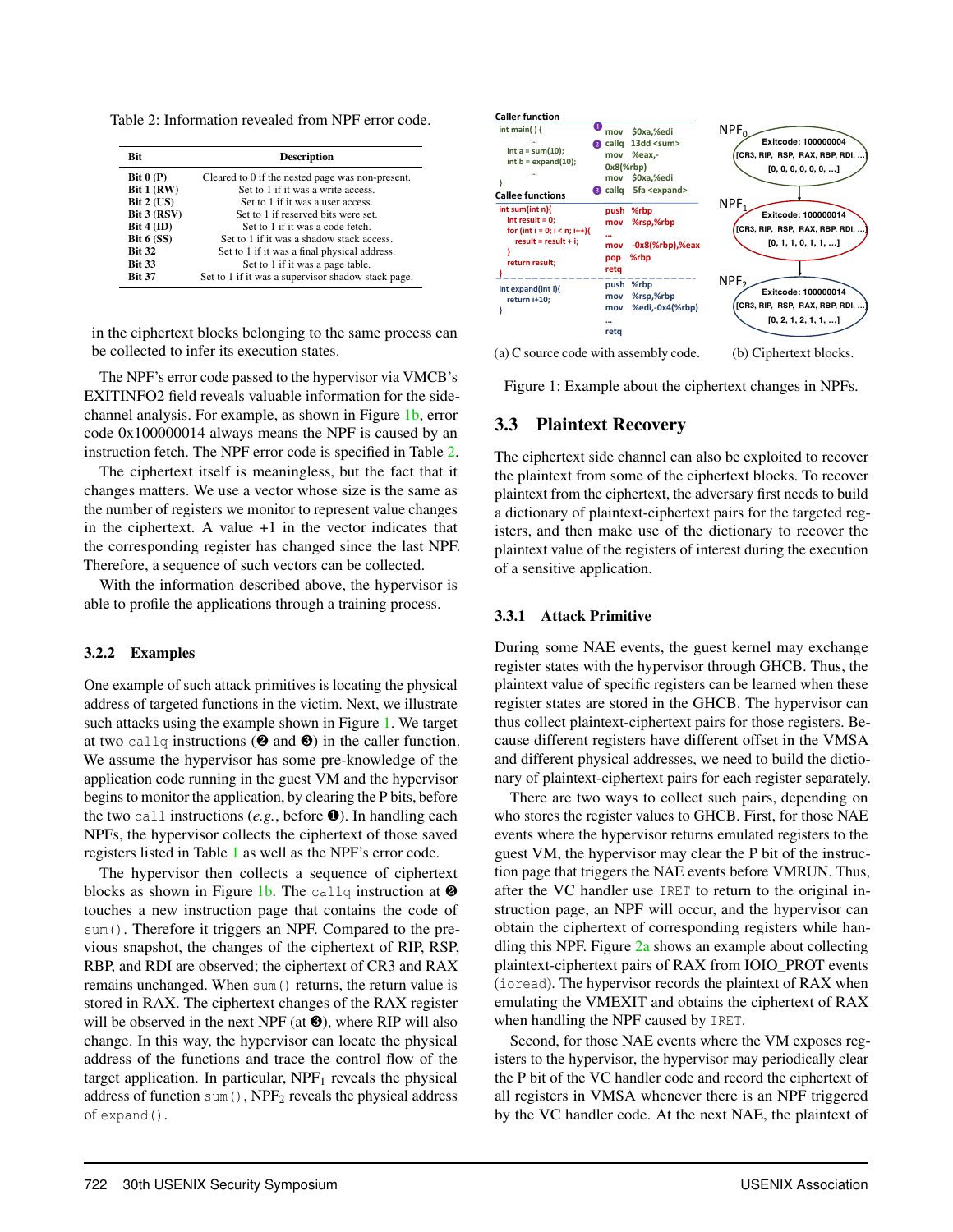

Figure 2: Workflow of how VC handler handles IOIO\_PROT events.

some registers will be written to the GHCB, and their corresponding ciphertext can be found from the last VC handler triggered NPF. Figure 2b shows an example about collecting plaintext-ciphertext pairs of RAX from IOIO\_PROT events (iowrite). The hypervisor obtains the ciphertext of RAX either when handling the VC-exception-triggered NPF after the NAE event or when handling the NPF caused by IRET and learns the plaintext of RAX when handling the VMEXIT.

### 3.3.2 Examples

The adversary could use the NAE VMEXITs to collect a dictionary of plaintext-ciphertext pairs for certain registers stored in VMSA. Here we present a method that leverages the IOIO\_PROT (error code = 0x7b) NAE VMEXIT events to collect the ciphertext of the RAX register when its plaintext values are 0 to 127.

Building the dictionary of plaintext-ciphertext pairs. During the PEI phase, the guest VM needs to access the memory region that stores the information about the Nonvolatile BIOS settings (CMOS) and the Real-Time Clock (RTC) through IO ports 0x70 and 0x71. The OVMF code ensures the correctness of the CMOS/RTC by calling a function named DebugDumpCmos when loading the PlatformPei PEI Module (PEIM) during the initialization of the guest VM. DebugDumpCmos checks the CMOS/RTC by writing the offset of CMOS/RTC to port 0x70 and then reading one byte of data from port 0x71. DebugDumpCmos enumerates offset 0x00-0x7f (*i.e.*, 0-127) during the PEI phase to access the CMOS/RTC information.

In both SEV-ES and SEV-SNP, every iowrite and ioread in IOIO\_PROT are first trapped and handled by the VC handler. The VC handler and the hypervisor then cooperate to emulate iowrite and ioread as shown in Figure 2. For iowrite, the VC handler copies the RAX value to GHCB before calling VMGEXIT. For ioread, the VC handler copies

the RAX state from GHCB to RAX register after VMGEXIT. In the iowrite cases, the RAX state after the VC handler finishing handling an iowrite exception and before returning to the sequential instruction, should be the same as the RAX state passed to the hypervisor in the VMGEXIT.

In our case of DebugDumpCmos in PlatformPei PEIM, the hypervisor can observe 128 IOIO\_PROT events with SW\_EXITINFO1 being 0x700210 (indicating that the guest VM is accessing CMOS/RTC information) and increasing RAX values from 0x00 to 0x7f. The hypervisor can also trap the sequential instruction by clearing the P bit of the physical address of the PlatformPei PEIM's *EntryPoint*, which will be accessed after the guest VM exiting the VC handler. The guest physical address of *EntryPoint* is always 0x83a000 in our setting. Note that the hypervisor can also easily locate the physical address of the PlatformPei PEIM because the plaintext of the OVMF file is known by both the guest VM owner and the hypervisor [3] for in-place encryption during the remote attestation.

Each IOIO\_PROT event in DebugDumpCmos helps the hypervisor record the ciphertext of a known RAX plaintext value in VMSA when handling the NPF caused by returns to the PlatformPei PEIM. After the DebugDumpCmos, the hypervisor can build a dictionary with 128 plaintext-ciphertext pairs in total, where the plaintext are from 0x00 to 0x7F. Some other IOIO\_PROT events with the same SW\_EXITINFO1 can also occur during the execution of DebugDumpCmos. The hypervisor can distinguish those events by looking at the ciphertext of RFLAG/RIP field in VMSA since all target iowrites inside DebugDumpCmos have the same RFLAG/RIP value.

# 3.3.3 Other Plaintext-ciphertext Pairs

In this section, we show other plaintext-ciphertext pairs the adversary may collect during the boot period of a SEV-enabled VM. We also analyze plaintext recovery under different OVMF versions and different build configurations.

All data shown in this section were collected on a workstation with 8-Core AMD EPYC 7251 Processor. The OVMF version used to boot the SEV-ES-enabled VMs may vary according to different settings that we will illustrate later. The victim VMs were configured as SEV-ES-enabled VMs with one virtual CPU, 4 GB DRAM, and 30 GB disk storage. The host and guest OS kernel were forked from branch sev-es-v3, and the QEMU version was QEMU sev-es-v12. All code is directly downloaded from AMD's Github repository [5] (commit:96f2b75aaa9801646b410568d12b928cc9f06e0c,

Nov, 25th, 2020). We only performed the attacks on SEV-ES machines, as SEV-SNP machines were not available to us at the time of writing. But SEV-SNP is equally vulnerable (see Section 6).

Plaintext Range. To show the potential plaintext range the hypervisor can collect, we monitored all NAE events which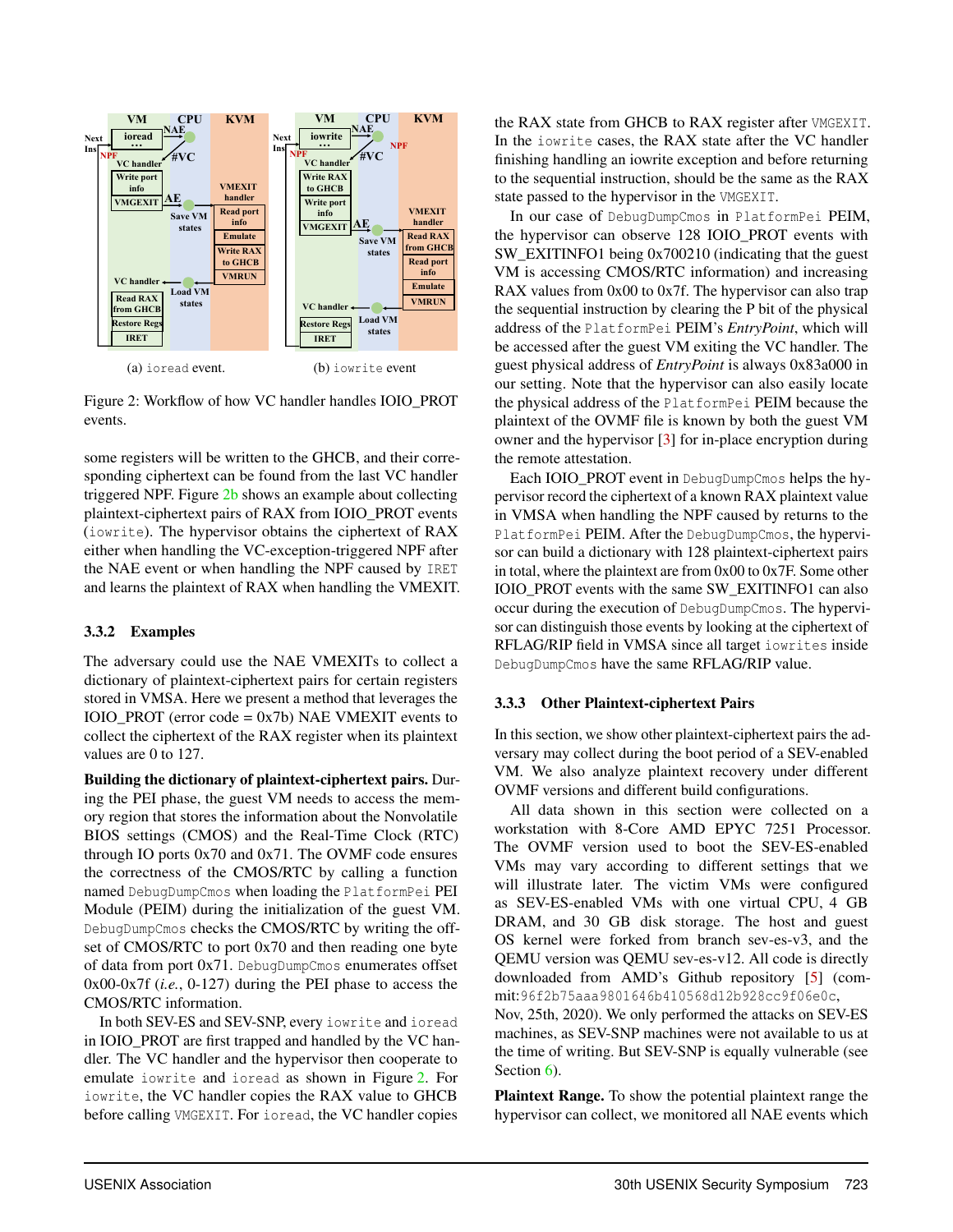Table 3: Number of NAE events observed during boot period and registers state range maybe exposed. Num: the number of NAE event being observed. \*: state to hypervisor. \*\*: state from hypervisor, N/A: not observed. -: this register is not supposed to be used during this NAE event. Range R1: numbers of different exposed register states lying in [0,1], Range R2: [0,15], Range R3: [0,127], Range R4:  $[0,2^{64}-1]$ .

|                  |      |            | <b>RAX</b>     |                |                | <b>RBX</b>     |                |                | <b>RCX</b>     |    |               |                | <b>RDX</b>     |                          |               |                |                |     |
|------------------|------|------------|----------------|----------------|----------------|----------------|----------------|----------------|----------------|----|---------------|----------------|----------------|--------------------------|---------------|----------------|----------------|-----|
| <b>NAE Event</b> | Code | <b>Num</b> | $\mathbf{R}1$  | R <sub>2</sub> | R <sub>3</sub> | R <sub>4</sub> | R1             | R <sub>2</sub> | R <sub>3</sub> | R4 | $\mathbf{R}1$ | R <sub>2</sub> | R <sub>3</sub> | R4                       | $\mathbf{R}1$ | R <sub>2</sub> | R <sub>3</sub> | R4  |
| DR7 Read*        | 0x27 | $\Omega$   | N/A            | N/A            | N/A            | N/A            |                |                |                |    |               |                |                |                          |               |                |                |     |
| DR7 Write*       | 0x37 |            | $\Omega$       |                | $\Omega$       |                | ۰              |                |                |    |               |                |                |                          |               |                |                |     |
| RDTSC*           | 0x6e | $\Omega$   | N/A            | N/A            | N/A            | N/A            |                |                |                |    |               |                |                | $\overline{\phantom{0}}$ | N/A           | N/A            | N/A            | N/A |
| RDPMC*           | 0x6f | $\Omega$   |                |                |                |                |                |                |                | ۰  | N/A           | N/A            | N/A            | N/A                      |               |                |                |     |
| RDPMC**          | 0x6f | $\Omega$   | N/A            | N/A            | N/A            | N/A            |                |                |                |    |               |                |                | $\overline{\phantom{0}}$ | N/A           | N/A            | N/A            | N/A |
| CPUID*           | 0x72 | 35328      | $\mathfrak{D}$ | 6              | 6              | 276            | ۰              |                |                |    |               | 11             | 18             | 1467                     |               |                |                |     |
| CPUID **         | 0x72 | 35328      |                | 5              | 6              | 18             | $\overline{2}$ | 2              | 3              | 15 |               | 2              | 3              | 17                       | 2             | 3              | 4              | 10  |
| IOIO PROT*       | 0x7b | 260648     | $\mathcal{L}$  | 16             | 128            | 8717           | ۰              |                |                |    |               |                |                |                          |               |                |                |     |
| IOIO_PROT**      | 0x7b | 246527     | $\mathcal{L}$  | 15             | 82             | 9033           | ۰              |                |                |    |               |                |                |                          |               |                |                |     |
| RDMSR*           | 0x7c | 1261       |                |                | -              |                |                |                |                |    | $\Omega$      | $\Omega$       |                | 104                      |               |                |                |     |
| RDMSR**          | 0x7c | 1261       | $\mathfrak{D}$ | 4              | 4              | 51             | ۰              |                |                |    |               |                |                |                          |               |                | ◠              | h.  |
| WRMSR*           | 0x7c | 12532      |                | 4              | 6              | 10363          |                |                |                |    |               | $\Omega$       |                | 71                       |               |                |                | 8   |
| RDTSCP **        | 0x87 | $\Omega$   | N/A            | N/A            | N/A            | N/A            |                |                |                |    | N/A           | N/A            | N/A            | N/A                      | N/A           | N/A            | N/A            | N/A |

have register state interactions with the hypervisor during the boot period of a SEV-ES-enabled VM. The OVMF version used was downloaded from branch sev-es-v27 with the default setting. As shown in Table 3, the collected register states are divided into 4 intervals. Range 1 (R1) is field [0,1] with only two numbers and is the most important interval since a return of true or false is very common in function implementation. Most observed NAE events can help the hypervisor to collect both two values in R1 while frequent IOIO\_PROT (260648 for IO out and 246527 for IO in) events during the boot period can help the hypervisor to fill Range 2 (R2) which is [0,15] and Range 3 (R3) which is [0,127]. Range 4 (R4) contains all 2<sup>64</sup> for an 8-byte register. Some NAE events are not observed during the boot period like RDPMC and RDTSC. However, these NAE events are still considered exploitable as long as some programs use these instructions during VM's lifetime. In the table, we separate RBX and RDX to present different register values the hypervisor can observe during the boot period. However, the adversary is only able to observe the ciphertext of the (RBX, RDX) pair, as these two registers are in an the same aligned 16-byte encryption block.

Different Versions. We have tested three latest (as of Nov., 25th, 2020) OVMF git branches provided by AMD [5] for SEV-ES ("sev-es-v27"<sup>1</sup>) and SEV-SNP ("sev-es-v21+snp"<sup>2</sup>) as well as the official OVMF repository used by SEV ("https://github.com/tianocore/edk2.git"<sup>3</sup>). All these three versions adopt the same CMOS/RTC design flow we mentioned in this section under the default configuration provided by AMD [5], and the hypervisor is able to collect all the 7-bits (plaintext from 0 to 0x7F) plaintext-ciphertext pairs in all these three versions.

Different Settings. We have also tested OVMF debug config-

uration options. The default debug configuration is to write debug messages to IO port 0x402. OVMF also supports original debug behavior where the debug messages are written to the emulated serial port if the DEBUG\_ON\_SERIAL\_PORT option is set. AMD adopts the DEBUG\_ON\_SERIAL\_PORT option according to their Github repository [5]. In both these two settings, the hypervisor is able to collect all the 7-bits plaintext-ciphertext pairs by monitoring CMOS/RTC activities in I/O PORT 0x70. The DebugDumpCmos can be disabled if the developer chooses to ignore all debug information by setting the -b RELEASE option. However, the hypervisor can still collect 19 out of the 7-bits plaintext-ciphertext pairs (with 2 numbers lying in R1, 13 numbers in R2, and 19 numbers in R3) by monitoring CMOS/RTC activities in I/O PORT 0x70. When targets at all IOIO\_PROT OUT events, the hypervisor shows the potential ability to collect 115 out of the 7bits plaintext-ciphertext pairs (with 2 numbers lying in R1, 16 numbers in R2, and 115 numbers in R3), even disabling all debug activities.

# 4 Case Studies

In this section, we present two case studies to illustrate the CIPHERLEAKS attack. In the first attack, we show that the constant-time RSA implementation in OpenSSL can be broken with known ciphertext for the plaintext values of 0 to 31. In the second attack, we show that the constant-time ECDSA signature can be compromised with known ciphertext of the plaintext values of 0 and 1.

# 4.1 Breaking Constant-Time RSA

RSA is asymmetric cryptography, which is widely used in various crypto systems. In the RSA algorithm, the plaintext message m can be recovered from the ciphertext  $\circ$  via  $m =$  $c<sup>d</sup>$  mod *n*, where *d* is the private key and *n* is the modulus

<sup>1</sup> commit:834f296d3e1864b676fac9db53bc7dbb83c6eee7

<sup>2</sup> commit:e7bf4dfeaba60089f427af518936f29db79dd159

<sup>3</sup> commit:21f984cedec1c613218480bc3eb5e92349a7a812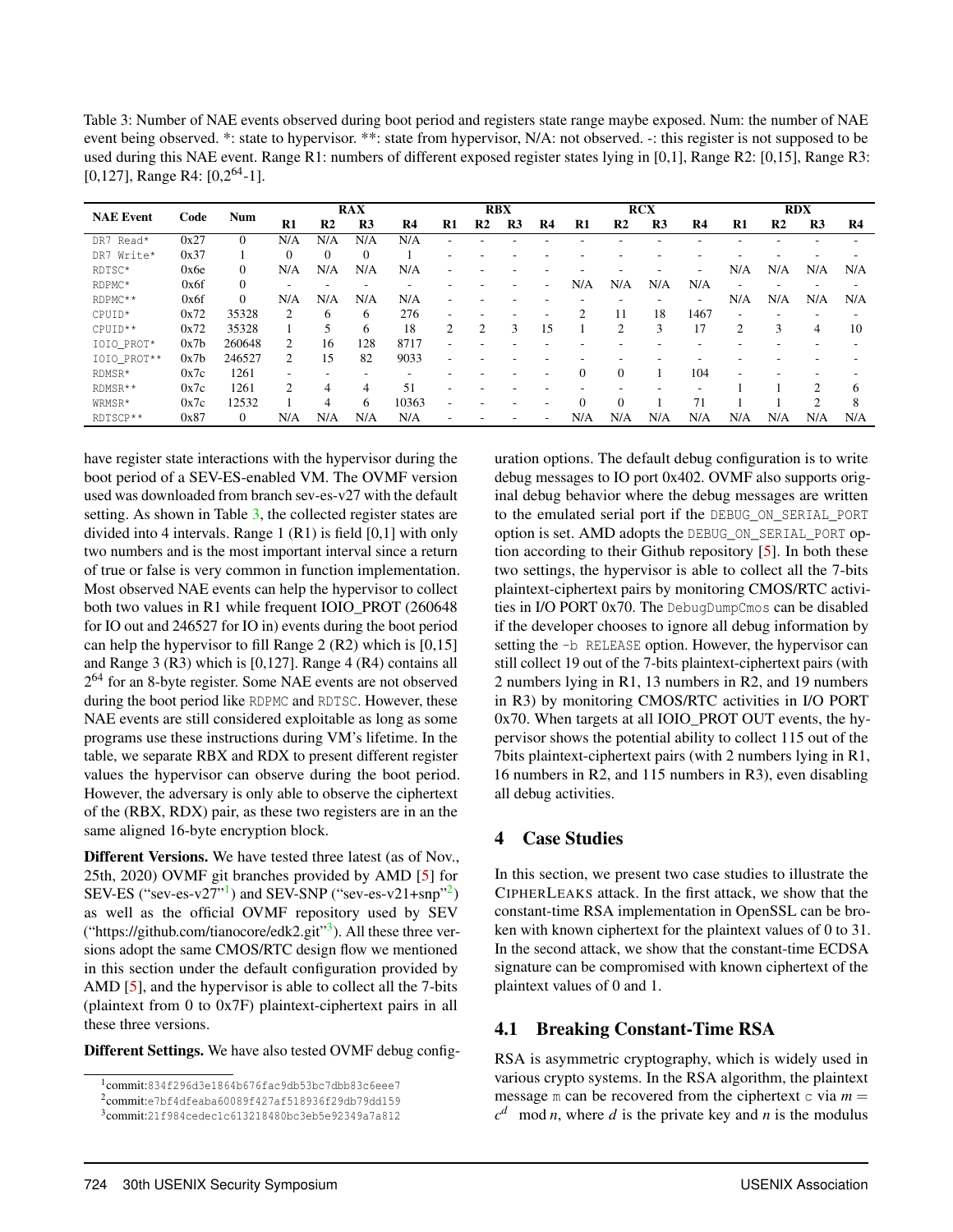of the RSA public key system. As such, we show how the CIPHERLEAKS attack steals the private key *d*.

Targeted RSA implementation. Our demonstrated attack targets at the modular exponentiation used in RSA operations from the latest OpenSSL implementation (as of Nov, 4th,  $2020)^4$  . OpenSSL implements the modular exponentiation using a fixed-length sliding window method in function BN\_mod\_exp\_mont\_consttime(). We target at a *while* loop inside this function, which iteratively calculates the exponentiation in a 5-bit windows. The *while* loop is shown in Listing 1. For a 2048-bit private key, the *while* loop has about 2048/5 = 410 iterations. In each iteration, bn\_get\_bits5 is called to retrieve the 5-bit of the private key d.

```
1 /*
  * Scan the exponent one window at a time starting
      from the most significant bits.
  \star /
4 while (bits > 0) {
5 bn_power5 (tmp.d, tmp.d, powerbuf, np, n0, top,
6 bn_get_bits5 (p->d, bits -= 5));
\tau
```
Listing 1: Code snippet of BN\_mod\_exp\_mont\_consttime.

The attacker can steal the 2048-bit private key d in the following steps:

➀ Infer the physical address of the target function. The attacker first uses the method introduced in Section 3.2 to obtain the physical address of the target function. We use  $gPA_{t0}$  and  $gPA_{t1}$  to denote the guest physical addresses of the target functions bn\_power5 and bn\_qet\_bits5, respectively.

➁ Monitor NPFs. The attacker clears the P bit of the two targeted physical pages. Once a NPF of *gPAt*<sup>0</sup> is intercepted, she clears the P bit of  $gPA_{t1}$ ; when a NPF of  $gPA_{t1}$  is intercepted, she clears the P bit of *gPAt*0. For a 2048-bit RSA encryption, 410 iterations can be observed, the attacker will observe 820 NPFs of  $gPA_{t0}$  and  $gPA_{t1}$  in total.

➂ Extract the private key *d*. As shown in Listing 2, bn\_get\_bits5 obtains 5 bits of *d* in each iteration, stores the value in RAX, and returns. Since the hypervisor clears the P bit of  $gPA_{t0}$ , returns to bn\_power5 will trigger a NPF of *gPAt*0. When the hypervisor handles this NPF, it reads and records the ciphertext of RAX in the VMSA. The RAX now stores 5 bits of the private key *d*, and its value range is 0 to 31. The hypervisor can infer the plaintext by searching the plaintext-ciphertext pairs collected during the boot period as described in Section 3.3.2. The hypervisor can recover the whole 2048-bit private key *d* after a total of 410 iterations.

```
1.globl bn_get_bits5
      2 ......
      cmova %r11, % r10
      cmova %eax, % ecx
      5 movzw (% r10 , $num ,2) ,% eax
      shrl %cl, % eax
```
<sup>4</sup>Github commit: 8016faf156287d9ef69cb7b6a0012ae0af631ce6

```
7 and \frac{1531 \text{ years}}{201}8 ret
<sup>9</sup> ......
```
Listing 2: Code segment of bn\_get\_bits5().

# 4.2 Breaking Constant-time ECDSA

Elliptic Curve Digital Signature Algorithm ECDSA) is a cryptographical digital signature based on the elliptic-curve cryptography (ECC). ECDSA follows the steps below to generate a signature:

- 1. Randomly generate a 256-bit nonce *k*.
- 2. Calculate  $r = (k \times G)_x$  mod *n*
- 3. Calculate  $s = k^{-1}(h(m) + rd_a) \mod n$

where G is a base point of prime order on the curve, n is the multiplicative order of the point G,  $d_a$  is the private key,  $h(m)$ is the hash of the message *m*, and (*r*, *s*) form the signature. With a known nonce  $k$ , the private key  $d_a$  can be calculated directly:

$$
d_a = r^{-1} \times ((ks) - h(m)) \mod n
$$

As such, a side-channel attack against ECDSA aims to steal the nonce *k*. The secret private key can be inferred thereafter.

Targeted ECDSA implementation. Our demonstrated attack targets the secp256k1 curve, which is also used in Bitcoin wallets. In the latest OpenSSL's implementation (as of Nov, 4th, 2020) , when ECDSA\_do\_sign is called to generate a signature, ecdsa\_sign\_setup is first called to generate a random 256-bit nonce *k* per NIST SP 800-90A standard. To do so, EC\_POINT\_mul, ec\_wNAF\_mul, and then ec scalar mul ladder are called to compute  $r$ , which is the x-coordinate of nonce  $k$ . ec\_scalar\_mul\_ladder is used regardless of the value of the BN\_FLG\_CONSTTIME flag.

As shown in Listing 3, the core component of ec\_scalar\_mul\_ladder uses conditional swaps (*a.k.a.*, EC\_POINT\_CSWAP) to compute point multiplication without branches. Specifically, in each iteration, BN\_is\_bit\_set(k,  $i)$  is called to get the  $i<sup>th</sup>$  bit of the nonce k. The conditional swaps are determined by kbit, which is the XOR result of the  $i^{th}$  bit of the nonce k and  $\text{phi}.$ 

```
for (i = cardinality_bits - 1; i >= 0; i--) {
2 kbit = BN_is_bit_set (k, i) ^ pbit;
3 EC_POINT_CSWAP ( kbit ,r ,s , group_top , Z_is_one );
4 // Perform a single step of the Montgomery ladder
     if (!ec_point_ladder_step ( group, r, s, p, ctx)
     ){
         ERR_raise (ERR_LIB_EC,
7 EC_R_LADDER_STEP_FAILURE);
8 goto err;
9 }
10 // pbit logic merges this cswap with that of the
     next iteration
    pbit ^= kbit;
```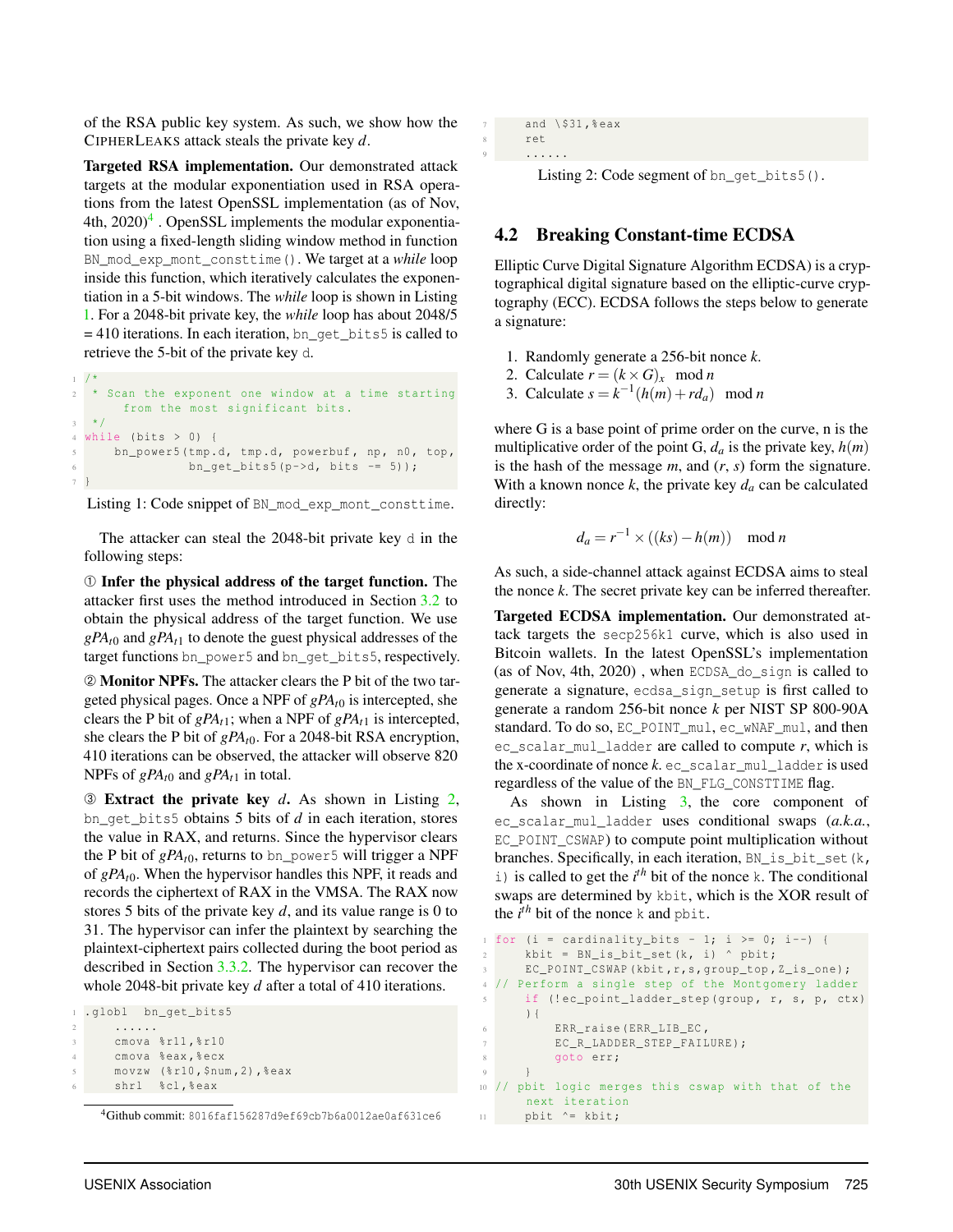<sup>12</sup> }

Listing 3: Code snippet of ec\_scalar\_mul\_ladder().

The attacker can steal the nonce k in the following steps:

➀ Infer the functions' physical addresses. The attacker first obtains the guest physical addresses of the target functions ec\_scalar\_mul\_ladder *gPAt*<sup>0</sup> and BN\_is\_bit\_set *gPAt*<sup>1</sup> using the execution inference method we introduced.

➁ Monitor NPFs. The attacker clears the P bit of the two targeted physical pages. Once a NPF of *gPAt*<sup>0</sup> is intercepted, she clears the P bit of  $gPA_{t1}$ ; when a NPF of  $gPA_{t1}$  is intercepted, she clears the P bit of *gPAt*0. In this way, the control flow internal to the ec\_scalar\_mul\_ladder function can be learned by the attacker.

➂ Learn the value of **k**. In the 256-iteration *while* loop, the attacker will observes  $256*5 = 1280$  NPFs of  $gPA<sub>t0</sub>$  and 1280 NPFs of *gPAt*1. In each iteration of the *while* loop, the first NPFs of *gPAt*<sup>0</sup> is triggered when BN\_is\_bit\_set returns. As shown in Listing 4, the  $i<sup>th</sup>$  bit of the nonce k is returned in RAX. Thus, the  $i^{th}$  bit of the nonce k is stored in the RAX field of the VMSA for the first NPFs of *gPAt*<sup>0</sup> in each iteration. The attacker then compares the ciphertext of the RAX field to recover the nonce k.

```
000 f8e20 < BN_is_bit_set >:
2 ......
3 f8e38 : 48 8b 04 d0 mov (% rax ,% rdx ,8) ,% rax
4 f8e3c : 48 d3 e8 shr %cl ,% rax
5 f8e3f : 83 e0 01 and $0x1 ,% eax
6 f8e42 : f3 c3 repz retq
            7 ......
```
Listing 4: Assembly code snippet of BN\_is\_bit\_set().

### 4.3 Evaluation

All end-to-end attacks shown in this section were evaluated on a workstation with 8-Core AMD EPYC 7251 Processor. The victim VM was configured as SEV-ES-enabled VMs with one virtual CPU, 4 GB DRAM, and 30 GB disk storage. The versions of the guest and host OS, QEMU, and OVMF are the same as described in Section 3.3.3. The latest OpenSSL from Github was used in the evaluation (commit:8016faf156287d9ef69cb7b6a0012ae0af631ce6, Nov, 4th, 2020). These attacks can also be applied to VMs with multiple vCPUs as well, but the adversary needs to collect ciphertext-plaintext dictionaries for each vCPU independently, since each vCPU has its own VMSA.

To locate the physical address of the target function, the attacker must train the pattern of ciphertext changes in a training VM (a different VM from the victim VM). In the training VM, the attacker first repeats the RSA encryption and the ECDSA signing several times by calling APIs from the OpenSSL library (with the same version as the targeted OpenSSL library in the victim VM). The attacker also collects the NPF sequence, the corresponding VMSA ciphertext changes (see

Section 3.2), as well as the ground truth (guest physical address) for the target functions. In our experiments, the pattern of ciphertext changes is very stable, especially for a function call without many branches (*e.g.*, ECDSA\_do\_sign() for ECDSA). As such, simple string comparison is sufficient for pattern matching and no sophisticated machine learning techniques are required.

In the attack phase, the victim VM performs an RSA encryption or an ECDSA signature using the OpenSSL library, which can be triggered by the attacker remotely but it is not a necessary condition for a successful attack. As the attacker does not know the start time of the targeted program, she must consider every newly observed CR3 ciphertext as the beginning of the targeted crypto code. It clears all P bits and starts monitoring the pattern of ciphertext changes. If the expected ciphertext change pattern is observed, the attacker can continue to steal the secret from the victim VM.

In both of the two cases we presented, we repeated the experiment 10 times and each time the attacker was able to identify the trained ciphertext pattern and recover the private key *d* and the secret nonce k with 100% accuracy. We measured the time needed to steal the 2048-bit private key d and the secret nonce k 10 times after the ciphertext change pattern is identified. The average time needed to obtain the private key d is 0.40490 seconds with a standard deviation of 0.08920 seconds. The average time needed to steal the secret nonce k is  $0.10226$ seconds with a standard deviation of 0.00330 seconds.

### 5 Countermeasures

In this section, we first discuss several potential software-level countermeasures for the CIPHERLEAKS attack. We then show the CIPHERLEAKS attack can still work by exploiting the Advanced Programmable Interrupt Controller (APIC) to collect the function's internal state. Thus, none of that software may work properly. We also discuss hardware-level countermeasures in Section 5.3.

### 5.1 Software Mitigation

Solutions to the ciphertext side channel can be categorized into two kinds: preventing the collection of the plaintextciphertext dictionary and preventing exploitation by modifying targeted functions.

Preventing dictionary collection. One potential solution is to remove unnecessary IOIO\_PROT events. However, other NAE event may still serve the same purposes as IOIO PROT. More importantly, as we have shown in Section 4.2, the hypervisor can steal the nonce k with only two plaintext-ciphertext pairs. Complete removal of all such leak sources is required to make the solution effective, almost impossible in SEV's current design.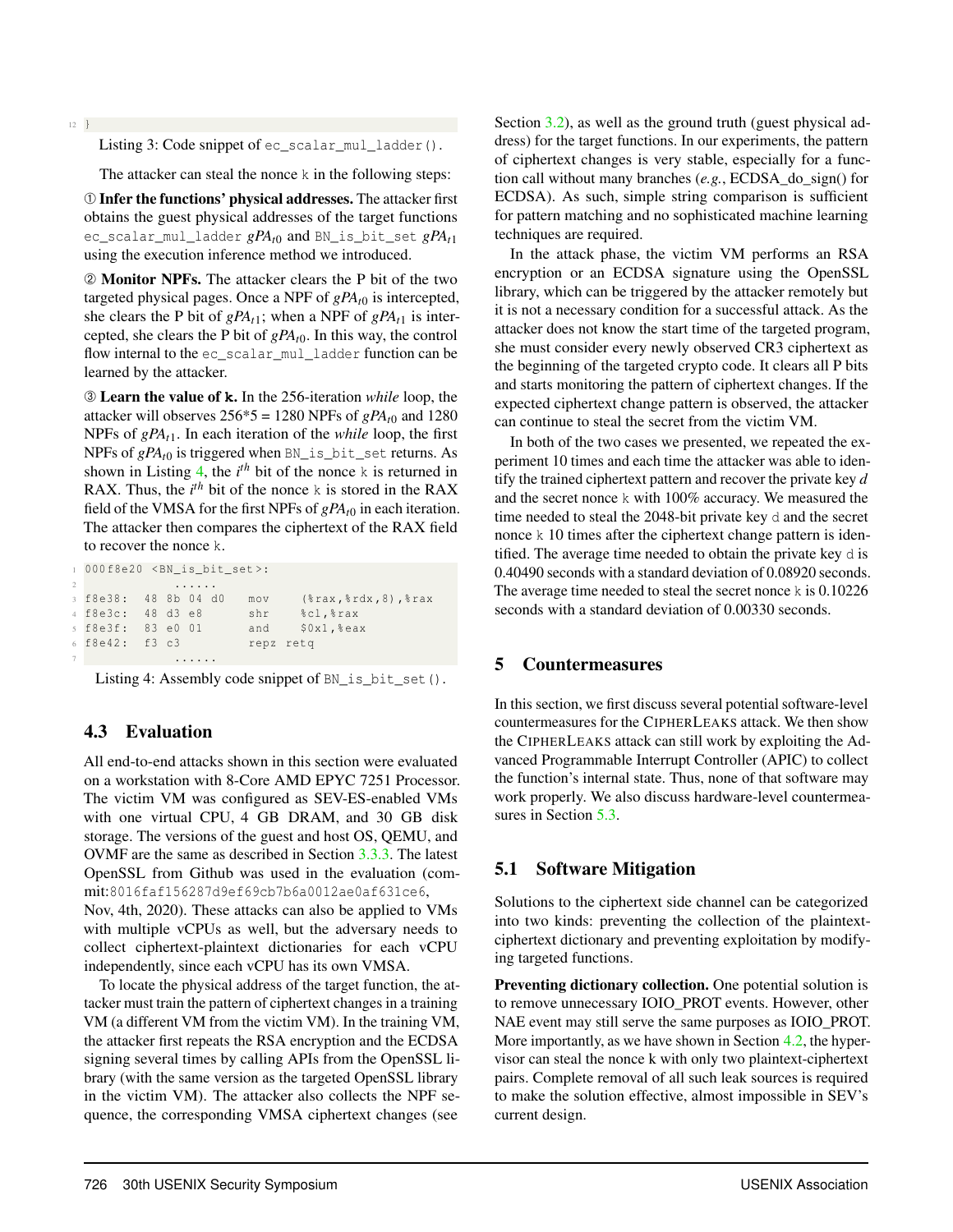Preventing exploitation. To fix the target functions, changes to the whole software stack may be necessary. We list three potential solutions below, but unfortunately, these approaches can be bypassed using the method we outline in Section 5.2.

- Masking the return value in RAX. If the return value only needs a few bits to represent, compilers can introduce randomness into the higher bits of the return value. For example, if the return is 1, then a random number can be added to mask the RAX, *e.g.*, by returning RAX  $= 0x183a f6b800000001$ , where the higher 4-byte are generated randomly. The caller of the function can ignore the higher bits. In this way, the ciphertext of RAX will be new and thus unknown to the adversary.
- Passing return values through memory or other registers. The return value can be passed to the caller via stack. As the physical address of the stack frame is hard to predict and collect beforehand, attacks can be prevented. Similarly, the software can also write the return value to other registers (*e.g.*, R10), which can avoid using the RAX register.
- Using inline functions or keep the callee code on the same page. If the code of the caller and the callee are on the same page, for instance, by using inline functions, no NPFs will be triggered during function return.

These three potential solutions require significant rewriting of sensitive functions, which may require compiler-assisted tools to perform. However, the success of all these solutions relies on the assumption that the hypervisor cannot infer the internal states of a function call, which, as we will show in Section 5.2 shortly, is not true.

# 5.2 Function's Internal States Intercept

We present an APIC-based method to allow the hypervisor to single-step the functions in order to intercept the function's internal states. Therefore, the adversary can learn the internal states of a targeted function. Our method, though conceptually similar to SGX-Step [34], requires integrating the APIC handling code into the VMEXIT handler of KVM. Moreover, unlike SGX-Step that uses a static APIC interval to interrupt the controller, we need to select APIC intervals as the execution time of VMRUN is not constant. More specifically, the following steps are taken to interrupt VMRUN:

➀ Infer the functions' physical addresses. The attacker first obtains the guest's physical addresses of the target function, namely *gPA<sup>t</sup>* , using the execution state inference method we introduced.

➁ Dynamically determine APIC timer intervals. The attacker follows a "0 steps is better than several steps" principles to single step or intercept a small advancement of the execution of the target function. Because the time used for VMRUN instruction is not fixed, the hypervisor always starts with a small APIC interval to single step into the guest VM

as much as possible. The hypervisor then checks the VMSA field to see if the ciphertext in VMSA has changed; if so, it means that one or several registers' value have changed and the guest VM executes one or several instructions before interrupted by APIC. The algorithm to choose the proper APIC time interval is specified in Algorithm 1.

Algorithm 1: Dynamic Timer Interval Prediction

| int apic_time_interval; //APIC interrupts the VM after the interval     |
|-------------------------------------------------------------------------|
| int roll back; //roll back to a small interval after any movement       |
| apic time interval = $20$ ;                                             |
| roll_back = $10$ ; // initialize the setting, may vary in different CPU |
| while true do                                                           |
| apic_timer_oneshot(apic_time_interval);                                 |
| $\_sym\_sev\_es\_vcpu\_run(svm->vmcb\_pa);$                             |
| svm_handle_exit(vcpu, physical interrupt VMEXIT);                       |
| <b>if</b> not observe VMSA changes <b>then</b>                          |
| apic_time_interval $++$ ;                                               |
| else                                                                    |
| $apic_time_interval = apic_time_interval - roll_back;$                  |
| end                                                                     |
| end                                                                     |
|                                                                         |

➂ Collect the target function's internal states. The hypervisor can collect the internal states of the target function after a WBINVD instruction which is used to flush VMSA's cache back to the memory. With a known binary, the hypervisor may also determine the number of the instructions that have been executed by comparing the ciphertext blocks changes with the assembly code.

Evaluation. To evaluate the effectiveness of single-stepping the guest VM's execution, we perform experiments on a workstation with 8-Core AMD EPYC 7251 Processor. The victim VM was configured as SEV-ES-enabled VMs with two virtual CPUs, 4 GB DRAM, and 30 GB disk storage. The versions of the guest and host OS, QEMU, and OVMF are the same as described in Section 3.3.3. Unlike the previous settings, we enable SEV-ES's debug option in the guest policy, which allows the hypervisor to use SEV\_CMD\_DBG\_DECRYPT command to decrypt the guest VM's VMSA. This configuration is only to collect ground truth of the experiments, which will not influence the guest VM's execution and is not a required step in practical attacks.

To make the experiments representative, we randomly select the starting point during the VM's execution to initiate our tests. In each test, we follow Algorithm 1 to collect 100 trials. Each trial is collected only when the hypervisor observes changes in the register's ciphertext in the VMSA. Meanwhile, we collected ground truth by using the SEV CMD DBG DECRYPT command from the hypervisor to decrypt the RIP filed in VMSA. We use  $\Delta$  to represent the number of bytes that the RIP has advanced between two consecutive VMEXITs. Note that the SEV\_CMD\_DBG\_DECRYPT command will not affect the execution of the guest VM. We repeat the test 60 times. In total, 6000 trials are collected.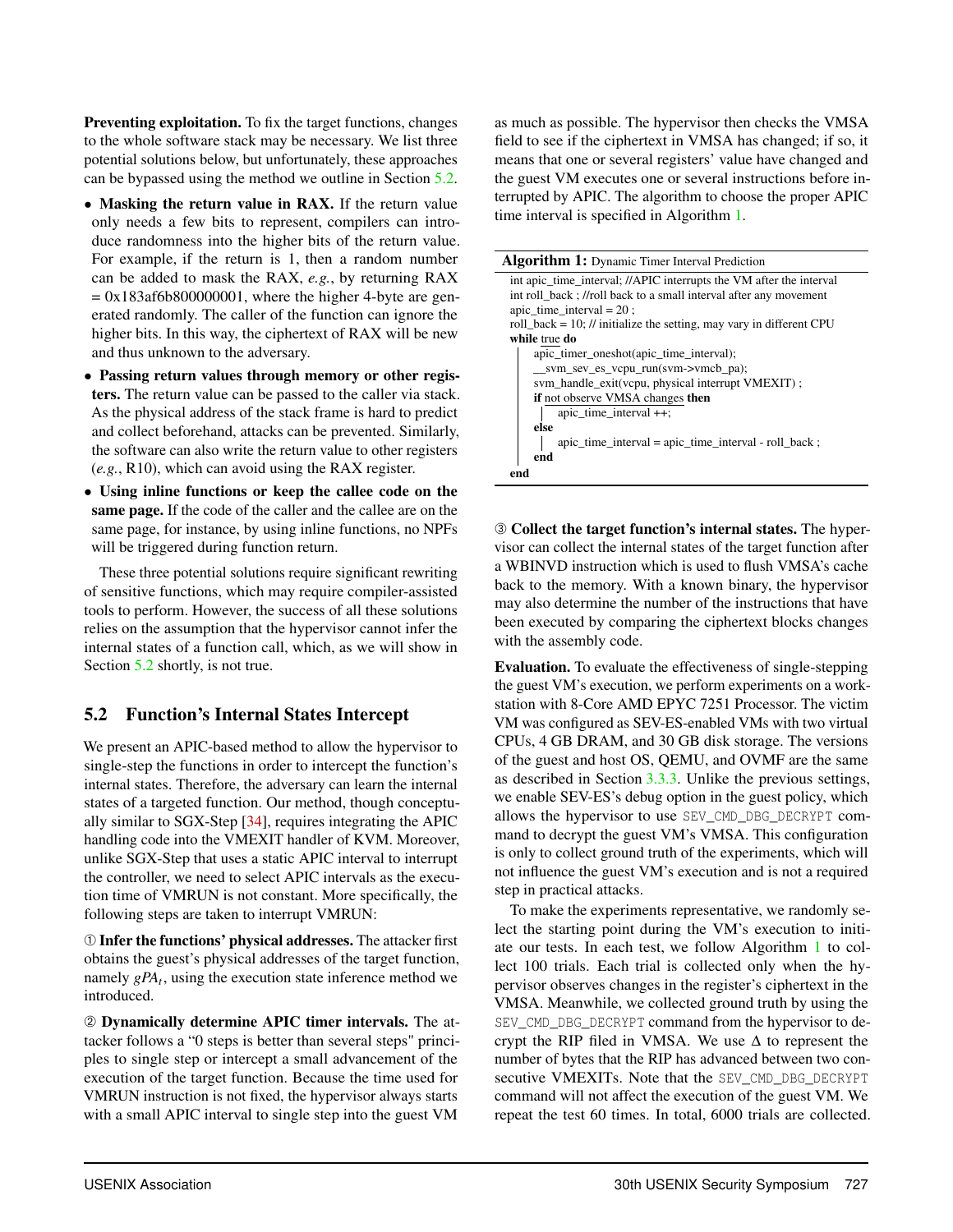

(a) Interval when VMSA changes. (b)  $\Delta$  when VMSA changes.



Among the 6000 trials, 454 lead to  $\Delta$  greater than 20 because of a jmp instruction (thus can be filtered out). For the remaining 5546 trials, the APIC-timer intervals used to trigger APIC interrupts range from 40 to 90 (with a divide value of 2, this translates from 80 to 180 CPU cycles). The distribute is shown in Figure 3a. These results suggest that the runtime of the VMRUN instruction is not constant (on SEV-ES VM), which may be caused by the presence of VMCB cache states and the non-constant time VMSA integrity checks. Even though VMRUN is not constant-time, as shown in Figure 3b, 78.7% trials lead to  $\Delta$  smaller than 3 bytes. 90.1% trials lead to  $\Delta$ smaller than 5 bytes. Note that a typical x86 instruction has 2 to 4 bytes [16]. These results show that the APIC-based method can successfully interrupt the execution of the guest VM with very small steps.

### 5.3 Hardware Countermeasures

The root cause of the ciphertext side channel is the mode of encryption adopted in the memory encryption. AMD uses the XEX encryption mode in all SEV versions (*e.g.*, SEV, SEV-ES, and SEV-SNP) and all CPU generation (*e.g.*, Zen, Zen 2, and Zen 3). This results from a well-known dilemma in the design of memory encryption: On one hand, if the ciphertext of each 16 blocks is chained together (like in the CBC mode encryption), the static mapping between ciphertext and plaintext can be broken. However, changing one bit in the plaintext will lead to changes in a large number of ciphertext blocks. On the other hand, if freshness is introduced to each block (like the CTR mode encryption used in Intel SGX), a large amount of memory needs to be reserved for storing the counter values. However, this idea may be applied to only selected memory regions, such as VMSA. In this way, the CIPHERLEAKS attack against VMSA can be prevented. To our knowledge, the hardware patch that will be integrated in SEV-SNP takes a similar idea for protecting VMSA. However, the ciphertext side channel still exists in other memory regions.

Alternatively, a plausible hardware solution is to prevent the hypervisor's read accesses to the guest VM's memory. This idea could be implemented with the RMP table (see Section 6), by restricting the read access from the hypervisor on guest pages. However, this feature is not yet available in

#### SEV-SNP.

### 6 Applicability to SEV-SNP

To mitigate memory integrity attacks against SEV and SEV-ES [23,27,35,36], AMD introduced another extension of SEV, named SEV Secure Nested Paging (SEV-SNP) [18]. AMD released the whitepaper describing in January, 2020 [4] and a hardware API document in August, 2020 [6]. Nevertheless, commercial processors supporting SEV-SNP have not been released yet. According to the technical details revealed in SEV-SNP's whitepaper, all prior attacks listed in Section 7 can be mitigated by SEV-SNP.

In this section, we discuss some of the new features introduced by SEV-SNP and discuss CIPHERLEAKS's applicability on SEV-SNP.

# 6.1 Overview of SEV-SNP

SEV-SNP protects guest VM's memory integrity by introducing a new structure called Reverse Map Table (RMP). Each RMP entry is indexed by the system page frame numbers; it contains the page states (*e.g.*, page's ownership, guest-valid, guest-invalid, and guest physical address) of this system page frame. The SEV-SNP VM must interact with the hypervisor to validate each RMP entry. Specifically, the guest VM needs to issue a new instruction PVALIDATE, a new instruction for guest VMs, to validate a guest physical address before the first access to that guest physical address. Any memory access to an invalid guest physical address will result in an NPF. More importantly, once a guest page is validated, the hypervisor cannot modify the RMP entry. Therefore, the guest VM itself can guarantee that its memory page is only validated once, and a one-to-one mapping between the guest physical address and system physical address mapping can be maintained.

As shown in Figure 4, RMP limits the hypervisor's capabilities of managing NPT. The RMP check is performed before the NPT walk is finished. Without RMP check, the hypervisor can easily remap guest physical address (*gPA*) to an arbitrary memory page by manipulating the page table entry in the NPT. With RMP check, if the hypervisor remaps the guest physical address to a memory page not belonging to the current guest VM or a memory page mapped to the current guest VM's other guest physical address, an invalid NPF or a mismatch NPF will be triggered, which can prevent attacks that require modification of the NPT [15, 26, 27].

Another protection enabled by RMP is that the ownership included in the RMP entry restricts the hypervisor's write permission towards the guest VM's private memory, which can prevent attacks that require directly modifying the ciphertext [11, 23, 36]. More details about existing attacks and how RMP can mitigate these attacks are introduced in Section 7.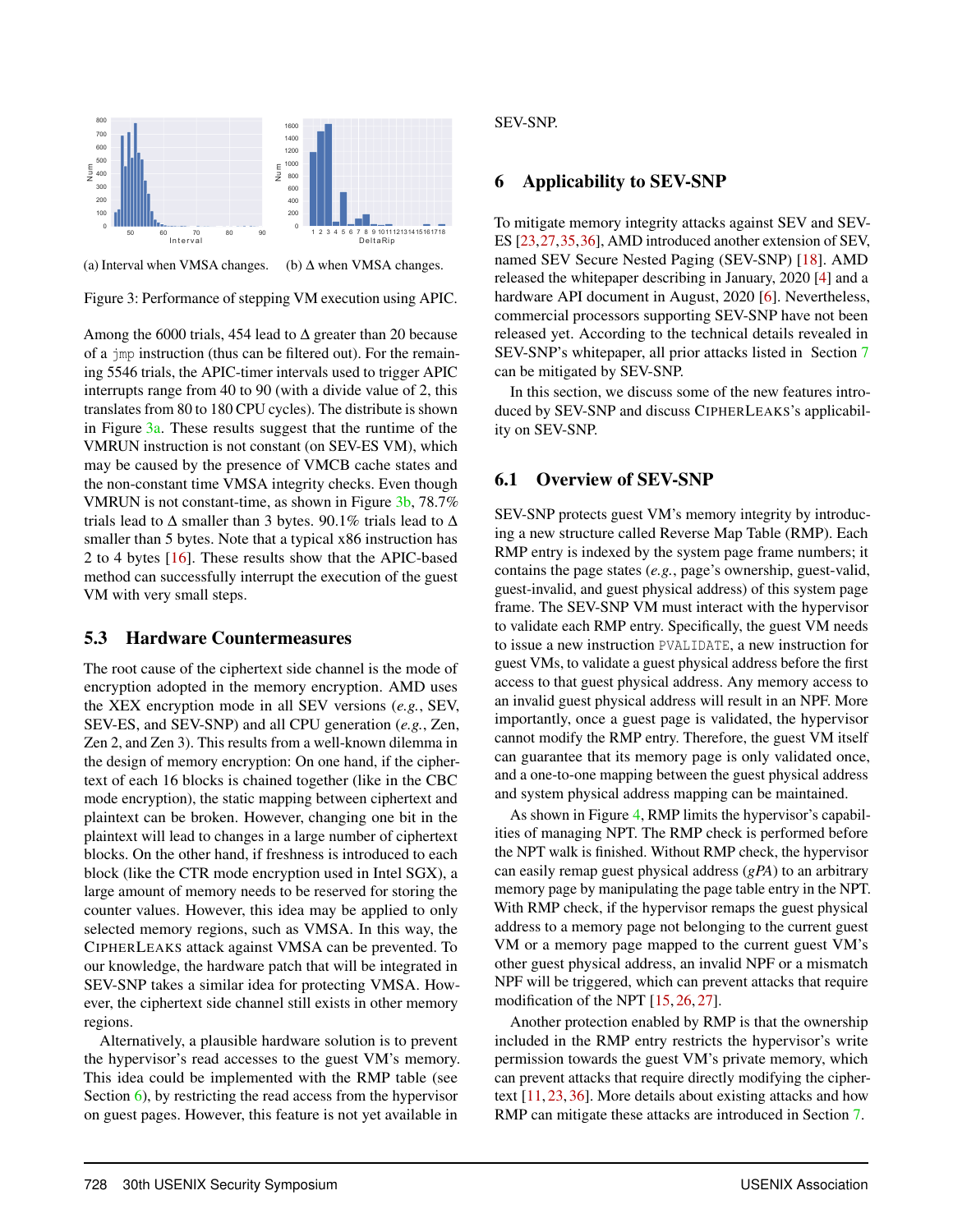

#### Figure 4: The RMP Check in AMD-SNP.

### 6.2 The CIPHERLEAKS attack on SEV-SNP

There are two key requirements of the CIPHERLEAKS attack:

- Mapping of plaintext-ciphertext pairs of the same address does not change. When applying the CIPHERLEAKS attack on SEV-SNP, the memory encryption mode in SEV-SNP needs to preserve the mapping between the plaintext and the ciphertext throughout the lifetime of the VM. According to [2], SEV-SNP still adopts the XEX mode of encryption, which satisfies this requirement.
- The hypervisor must have read access to the ciphertext. When applying the CIPHERLEAKS attack on SEV-SNP, the adversary needs to have read access to the ciphertext of guest VM's memory. According to [4], even though RMP limits the hypervisor's write access towards VM's private memory, the hypervisor still has read access to the guest VM's memory, including the VMSA area.

AMD has confirmed that SEV-SNP is also vulnerable to the CIPHERLEAKS attack. A CVE number will be assigned the discovered vulnerability for SEV-SNP and a hardware patch will be available to protect the VMSA during VMEXITs.

### 7 Related Work

### 7.1 Known Attacks against SEV

With the assumption of an untrustworthy hypervisor, SEV has faced numerous attacks caused by unencrypted VMCB [15, 31, 35], unauthenticated encryption [9, 11, 36], unprotected NPT [15, 26, 27], unprotected I/O [23] and unauthorized key use [22]. These attacks successfully break the confidentiality and/or the integrity of SEV design. AMD patched SEV with additional features SEV-ES.

Unencrypted VMCB. The VMCB is not encrypted during VMEXIT in SEV mode, which exposes SEV VM's registers state to the hypervisor. Hetzelt and Buhren [15] first showed that the untrusted hypervisor could manipulate guest VM's register during VMEXIT to perform return-oriented programming (ROP) attacks [31]. Werner *et al.* also showed by continuously monitoring unencrypted VMCB, the adversary is able to fingerprint applications inside guest VM and partially

extract guest VM's memory [35]. However, SEV-ES and SEV-SNP fix the unencrypted VMCB problem by encrypting most registers in the VMSA page during VMEXIT.

Unauthenticated encryption. The hypervisor can read and write the SEV/SEV-ES VM's memory because there is no authentication in these two modes. Previous research  $[9,11,36]$ showed by reverse-engineering the *physical address-based tweak function*, the adversary is able to generate useful ciphertext when there are enough known plaintext-ciphertext pairs. However, EPYC processor after the EPYC 3xx1 series fixed this problem by increasing the entropy of the tweak functions, which makes it impossible to reverse engineer the *physical address-based tweak function*. SEV-SNP further fixed this problem by removing hypervisor's write permission in guest VM's memory.

Unprotected NPT. Hetzelt and Buhren [15] first demonstrated address translation redirection attacks in SEV and discussed changing guest VM's control flow by remapping guest pages in the nPT. This method is later explored by other research works [26,27]. In the SEVered attack [27], the adversary extracts guest VM's memory by changing the memory mapping in some network-facing applications. The adversary first triggers some network requests and then changes the mapping of the guest physical address, which is supposed to contain network data before guest VM responding to the request. Thus, some wrong memory pages will be sent back, which leaks secrets to the adversary. SEV-SNP fixed this problem by restricting unauthorized NPT remapping.

Unprotected I/O. Li *et al.* [23] exploited unprotected I/O in SEV and SEV-ES. More specifically, they showed that SEV and SEV-ES rely on a shared region within a guest VM called Software I/O Translation Lookaside Buffer (SWIOTLB) to perform I/O behaviors. This design allows the hypervisor to alter parts of I/O traffic, which helps to construct encryption and decryption oracles that can encrypt and decrypt arbitrary memory with the victim's VEK. Even SEV-SNP did not fix the unprotected I/O problem, the restriction of the hypervisor's write permission in SEV-SNP mitigates this attack.

ASID abuses. Li et al. [22] studied SEV's "Security-by-Crash" principle and Address Space Identify (ASID) management problem. They presented a series of attacks named CROSSLINE attacks by exploiting these problems. ASID is used as an index of encryption keys in AMD firmware as well as TLB tags and cache tags. While the hypervisor is not considered trusted, SEV still leaves the ASID management to the hypervisor and relies on a "Security-by-Crash" principle where incorrect ASIDs always cause VM crashes to protect guest VM's integrity and confidentiality. In CROSSLINE attacks, the authors showed that the adversary is able to extract the guest VM's memory blocks, which conforms to the PTE format in a stealthy way. The CROSSLINE attack can work as long as the target VM's memory encryption key is not deactivated by the hypervisor, even if the victim VM is terminated.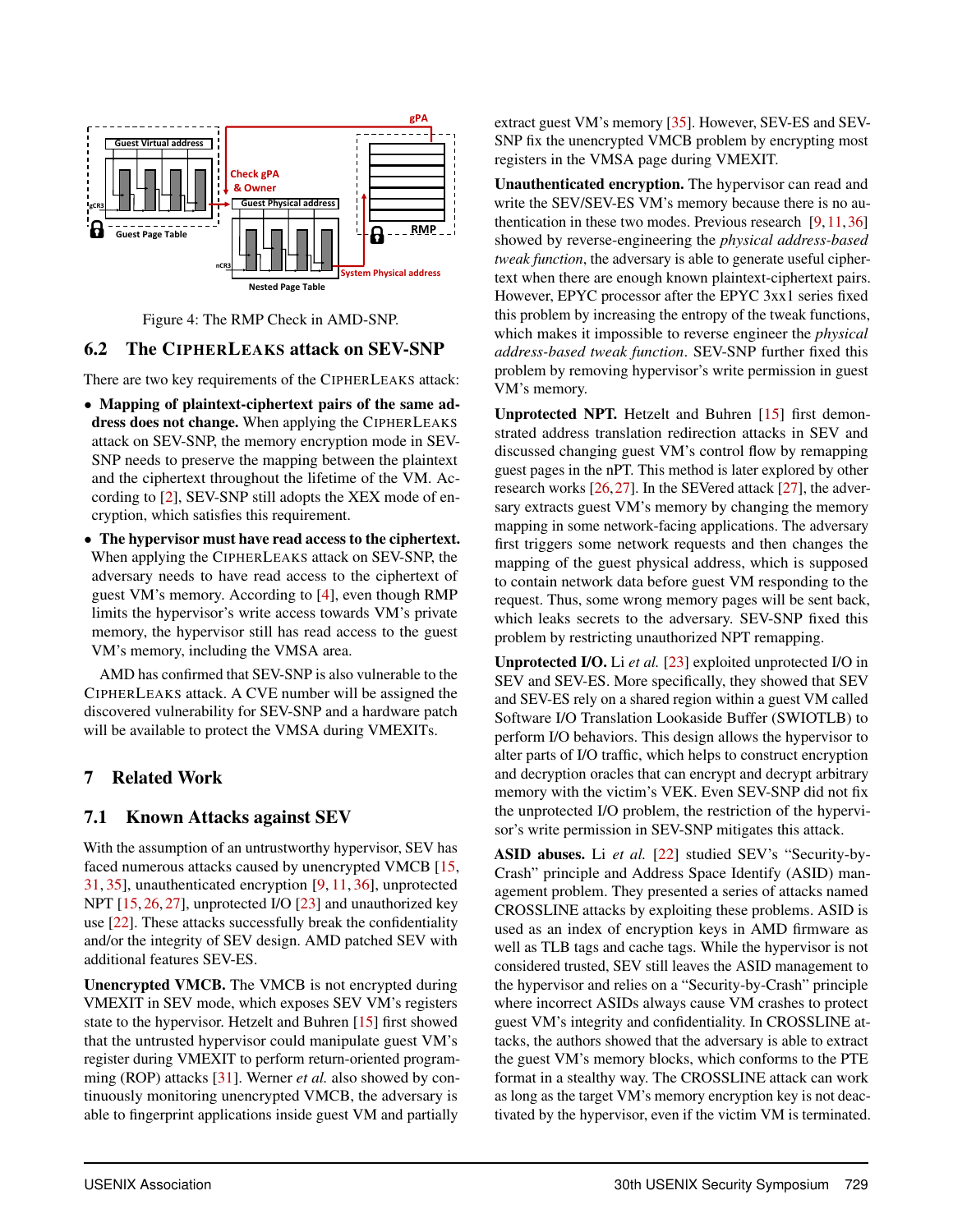SEV-SNP did not change its ASID management design, but the ownership check restricts other software components from accessing the target VM's memory pages. Thus, CROSSLINE attacks cannot work in SEV-SNP.

Side-channel attacks. Architectural side channels like cache side channels [25, 38–41], performance counter tracking or TLB side channels [13] are common attacks in cloud. SEV's design increases the difficulty of performing some kinds of architectural side channels. For example, it is rather hard to perform a Flush+Reload attack when SEV is enabled [38]. This is because cache lines are tagged with the VM's ASID, indicating to which VM this data belongs, thus preventing the data from being misused by entities other than its owner. Since the cache is now tagged with ASID, cache coherence of the same physical address is not maintained if the two virtual memory pages do not have the same ASID and C-bit. So although the malicious hypervisor can access the guest VM's arbitrary physical address, she cannot directly tell whether the guest VM has accessed particular memory by measuring the time using the Flush+Reload method.

While resistant to some architectural side channels, SEV is still vulnerable to page-fault side-channel attacks, in which the adversary monitors the page faults of the SEV-enabled VM to track its execution. In SEV mode, although the mapping between the guest VM's guest virtual address (gVA) to gPA is maintained by the guest VM's page table and encrypted by the VM Encryption Key, the hypervisor could still manipulate the NPT by clearing the P bit to trap the translation from gPAs to system physical address (sPAs). Hetzelt *et al.* [15] relies on this NPF side channel to identify memory pages containing web data. Li *et al.* use the page fault side channels to locate network buffer pages [23].

### 8 Conclusion

This paper describes the ciphertext side channel on SEV (including SEV-ES and SEV-SNP) processors. The root causes of the side channel are two-fold: First, SEV uses XEX mode of encryption with a tweak function of the physical addresses, so that the one-to-one mapping between the ciphertext and plaintext of the same address is preserved. Second, the VM memory is readable by the hypervisor, allowing it to monitor the changes of the ciphertext blocks. The paper demonstrates the CIPHERLEAKS attack that exploits the ciphertext sidechannel vulnerability to completely break the constant-time cryptography of OpenSSL when executed in SEV-ES VMs.

### **References**

[1] José Bacelar Almeida, Manuel Barbosa, Gilles Barthe, François Dupressoir, and Michael Emmi. Verifying constant-time implementations. In 25th USENIX Security Symposium, pages 53–70, 2016.

- [2] AMD. AMD64 architecture programmer's manual volume 2: System programming, 2019.
- [3] AMD. SEV API version 0.22, 2019.
- [4] AMD. AMD SEV-SNP: Strengthening VM isolation with integrity protection and more. White paper, 2020.
- [5] AMD. AMDSEV/SEV-ES branch. https://github. com/AMDESE/AMDSEV/tree/sev-es, 2020.
- [6] AMD. SEV secure nested paging firmware API specification. API Document, 2020.
- [7] BearSSL. Why constant-time crypto? https://www. bearssl.org/constanttime.html, 2021.
- [8] David Brumley and Dan Boneh. Remote timing attacks are practical. Computer Networks, 48(5):701–716, 2005.
- [9] Robert Buhren, Shay Gueron, Jan Nordholz, Jean-Pierre Seifert, and Julian Vetter. Fault attacks on encrypted general purpose compute platforms. In 7th ACM on Conference on Data and Application Security and Privacy. ACM, 2017.
- [10] Victor Costan and Srinivas Devadas. Intel SGX explained. IACR Cryptol. ePrint Arch., 2016(86):1–118, 2016.
- [11] Zhao-Hui Du, Zhiwei Ying, Zhenke Ma, Yufei Mai, Phoebe Wang, Jesse Liu, and Jesse Fang. Secure encrypted virtualization is unsecure. arXiv preprint arXiv:1712.05090, 2017.
- [12] Zhao-Hui Du, Zhiwei Ying, Zhenke Ma, Yufei Mai, Phoebe Wang, Jesse Liu, and Jesse Fang. Secure encrypted virtualization is unsecure. arXiv preprint arXiv:1712.05090, 2017.
- [13] Ben Gras, Kaveh Razavi, Herbert Bos, and Cristiano Giuffrida. Translation leak-aside buffer: Defeating cache side-channel protections with TLB attacks. In 27th USENIX Security Symposium, pages 955–972, 2018.
- [14] Daniel Gruss, Clémentine Maurice, Klaus Wagner, and Stefan Mangard. Flush+ Flush: a fast and stealthy cache attack. In International Conference on Detection of Intrusions and Malware, and Vulnerability Assessment, pages 279–299. Springer, 2016.
- [15] Felicitas Hetzelt and Robert Buhren. Security analysis of encrypted virtual machines. In ACM SIGPLAN Notices. ACM, 2017.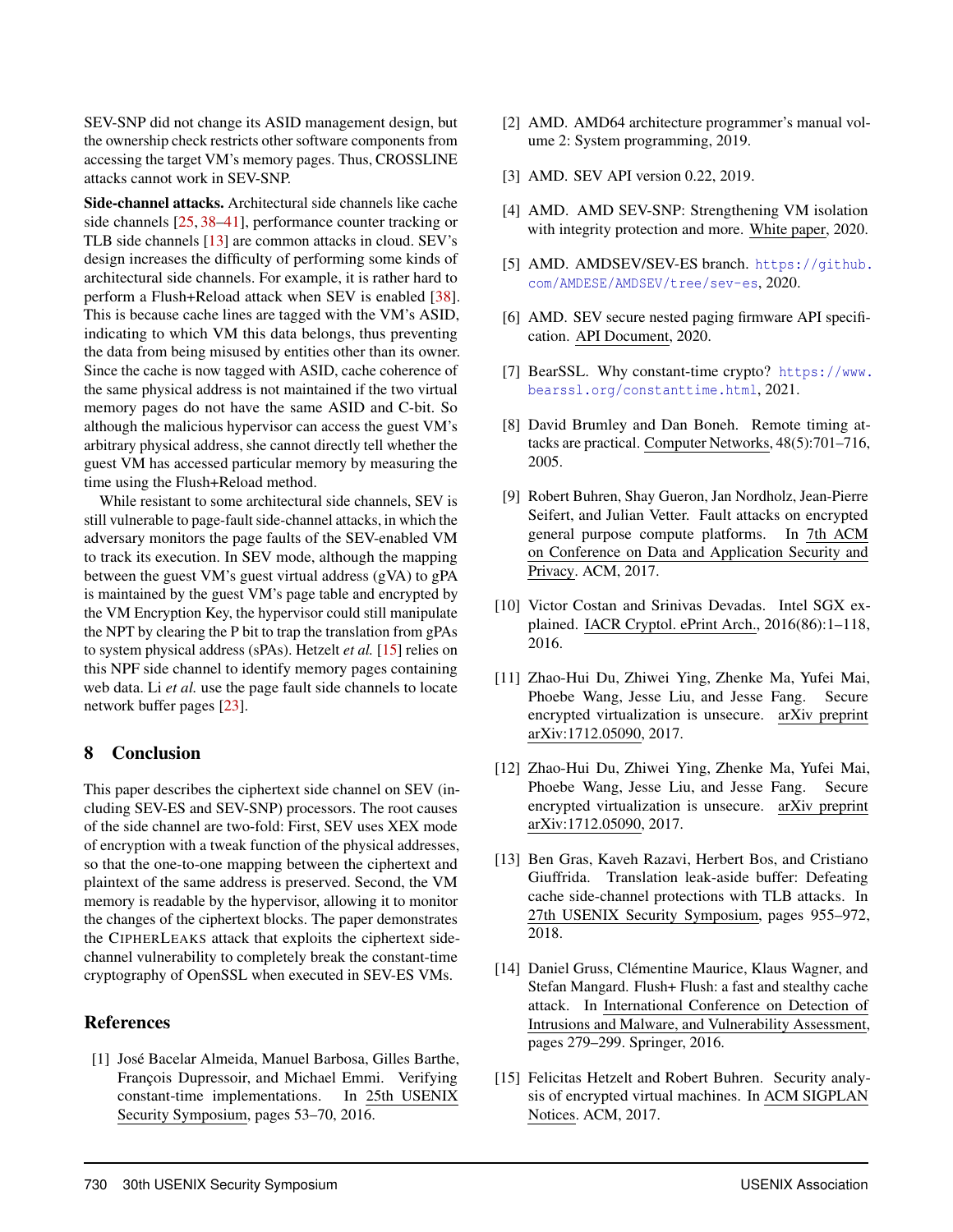- [16] Amr Hussam Ibrahim, Mohamed Bakr Abdelhalim, Hanadi Hussein, and Ahmed Fahmy. An analysis of x86-64 instruction set for optimization of system softwares. Planning perspectives, page 152, 2011.
- [17] David Kaplan. Protecting VM register state with SEV-ES. White paper, 2017.
- [18] David Kaplan. Upcoming x86 technologies for malicious hypervisor protection. https: //static.sched.com/hosted\_files/lsseu2019/ 65/SEV-SNP%20Slides%20Nov%201%202019.pdf, 2020.
- [19] David Kaplan, Jeremy Powell, and Tom Woller. AMD memory encryption. White paper, 2016.
- [20] Paul C Kocher. Timing attacks on implementations of Diffie-Hellman, RSA, DSS, and other systems. In Annual International Cryptology Conference, pages 104–113. Springer, 1996.
- [21] Adam Langley. Checking that functions are constant time with valgrind. https://www.imperialviolet. org/2010/04/01/ctgrind.html, 2010.
- [22] Mengyuan Li, Yinqian Zhang, and Zhiqiang Lin. CROSSLINE: Breaking"security-by-crash"based memory isolation in amd sev. arXiv preprint arXiv:2008.00146, 2020.
- [23] Mengyuan Li, Yinqian Zhang, Zhiqiang Lin, and Yan Solihin. Exploiting unprotected i/o operations in amd's secure encrypted virtualization. In 28th USENIX Security Symposium, pages 1257–1272, 2019.
- [24] Moritz Lipp, Vedad Hadžić, Michael Schwarz, Arthur Perais, Clémentine Maurice, and Daniel Gruss. Take a way: Exploring the security implications of AMD's cache way predictors. In 15th ACM ASIA Conference on Computer and Communications Security (ACM ASIACCS 2020), 2020.
- [25] Fangfei Liu, Yuval Yarom, Qian Ge, Gernot Heiser, and Ruby B Lee. Last-level cache side-channel attacks are practical. In 2015 IEEE symposium on security and privacy, pages 605–622. IEEE, 2015.
- [26] Mathias Morbitzer, Manuel Huber, and Julian Horsch. Extracting secrets from encrypted virtual machines. In 9th ACM Conference on Data and Application Security and Privacy. ACM, 2019.
- [27] Mathias Morbitzer, Manuel Huber, Julian Horsch, and Sascha Wessel. SEVered: Subverting AMD's virtual machine encryption. In 11th European Workshop on Systems Security. ACM, 2018.
- [28] Dag Arne Osvik, Adi Shamir, and Eran Tromer. Cache attacks and countermeasures: the case of AES. In Cryptographers' track at the RSA conference, pages 1– 20. Springer, 2006.
- [29] Cesar Pereida García, Billy Bob Brumley, and Yuval Yarom. Make sure DSA signing exponentiations really are constant-time. In Proceedings of the 2016 ACM SIGSAC Conference on Computer and Communications Security, pages 1639–1650, 2016.
- [30] Oscar Reparaz, Josep Balasch, and Ingrid Verbauwhede. Dude, is my code constant time? In Design, Automation & Test in Europe Conference & Exhibition (DATE), 2017, pages 1697–1702. IEEE, 2017.
- [31] Hovav Shacham. The geometry of innocent flesh on the bone: Return-into-libc without function calls (on the x86). In 14th ACM Conference on Computer and Communications Security. ACM, 2007.
- [32] Shweta Shinde, Zheng Leong Chua, Viswesh Narayanan, and Prateek Saxena. Preventing page faults from telling your secrets. In Proceedings of the 11th ACM on Asia Conference on Computer and Communications Security, pages 317–328, 2016.
- [33] David Suggs, Mahesh Subramony, and Dan Bouvier. The AMD "Zen 2" processor. IEEE Micro, 40(2):45– 52, 2020.
- [34] Jo Van Bulck, Frank Piessens, and Raoul Strackx. SGX-Step: A practical attack framework for precise enclave execution control. In Proceedings of the 2nd Workshop on System Software for Trusted Execution, pages 1–6, 2017.
- [35] Jan Werner, Joshua Mason, Manos Antonakakis, Michalis Polychronakis, and Fabian Monrose. The SEVerESt of them all: Inference attacks against secure virtual enclaves. In ACM Asia Conference on Computer and Communications Security, pages 73–85. ACM, 2019.
- [36] Luca Wilke, Jan Wichelmann, Mathias Morbitzer, and Thomas Eisenbarth. SEVurity: No security without integrity: Breaking integrity-free memory encryption with minimal assumptions. In 2020 IEEE Symposium on Security and Privacy (SP), pages 1483–1496. IEEE, 2020.
- [37] Yuanzhong Xu, Weidong Cui, and Marcus Peinado. Controlled-channel attacks: Deterministic side channels for untrusted operating systems. In 2015 IEEE Symposium on Security and Privacy, pages 640–656. IEEE, 2015.